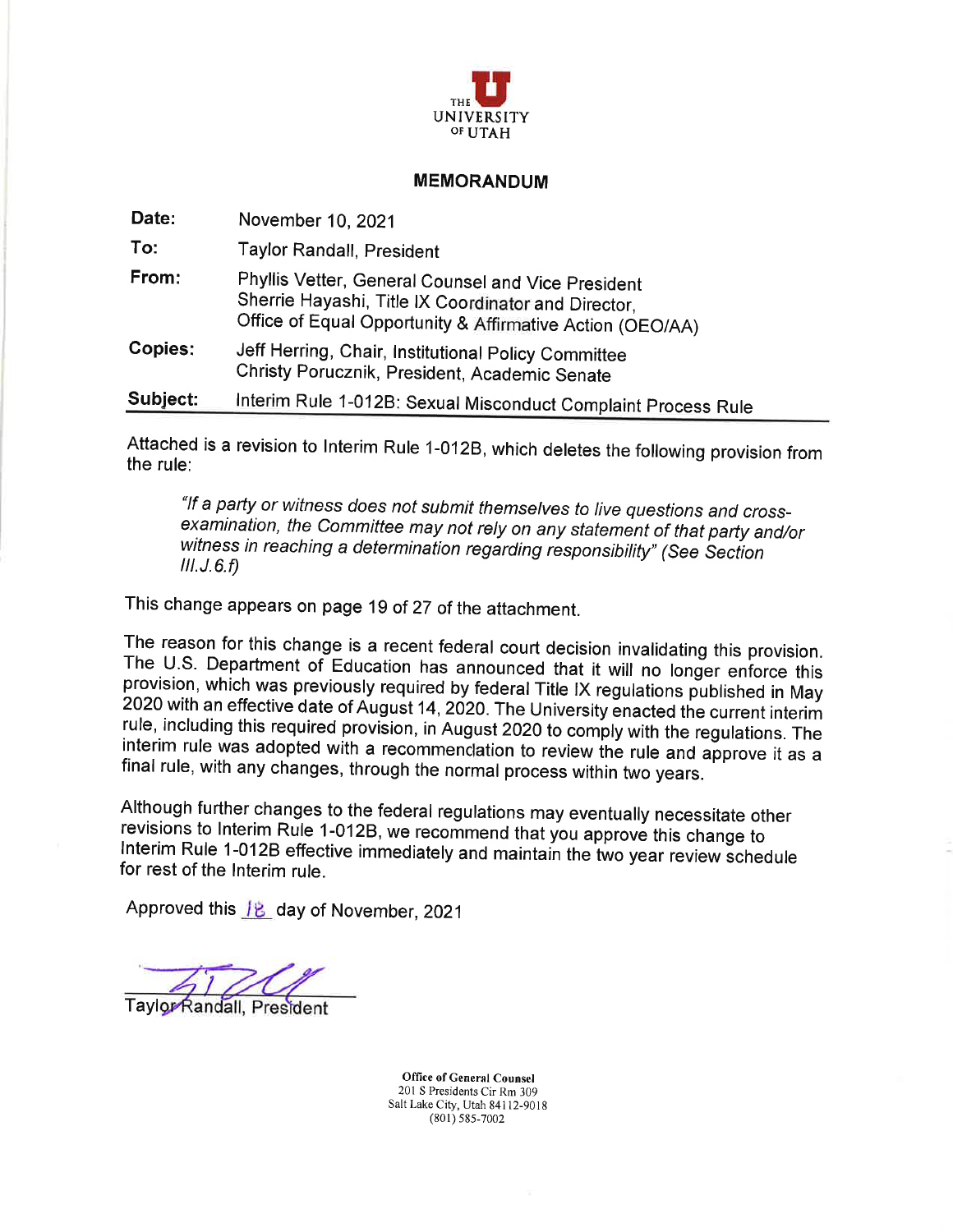**[Interim] Rule 1-012B: Sexual Misconduct Complaint Process Rule.** Revision 1. Effective date: August 14, 2020

# I. **Purpose and Scope**

The University of Utah ("University") is committed to providing and fostering an environment that is safe and free from Sexual or Gender-Based Harassment and Discrimination. Among other forms of prohibited Discrimination, University Policy prohibits Discrimination on the basis of sex, which includes all forms of Sexual Misconduct. University Policy also prohibits Retaliation against individuals for engaging in protected activities, such as filing a Discrimination Complaint or participating in a Discrimination Complaint process.

This rule outlines the process the University will use to resolve Complaints of Sexual Misconduct. This rule is also intended to educate the University community, including current students, prospective students and employees, about Sexual Misconduct and about campus resources and processes available to victim-survivors of Sexual Misconduct.

# II. **Definitions**

For purposes of Policy 1-012 and its associated Rules and Guideline, including this Rule 1-012B, the definitions of prohibited Discrimination and other words and phrases are provided in Rule 1-012.

# III. **Rule**

A. **Prevention and Awareness.** The University offers comprehensive programing intended to end Dating Violence, Domestic Violence, Sexual Assault, and Stalking. The University provides education and training designed to raise awareness of these issues and engages in efforts that aim to reduce harm, improve communication skills, foster healthy relationships, improve bystander intervention skills, and educate the campus community on the definitions of Consent, Sexual Assault, Domestic Violence, Dating Violence, and Stalking through orientations each semester given to incoming students. The University of Utah Department of Public Safety ("UDPS") offers sexual assault education and information programs to University students and employees upon request. Literature on date rape education, risk reduction, and University response, as well as educational programs about the same, are available through various University Student Affairs offices including the Office of Housing & Residential Education and through the University's Center for Student Wellness.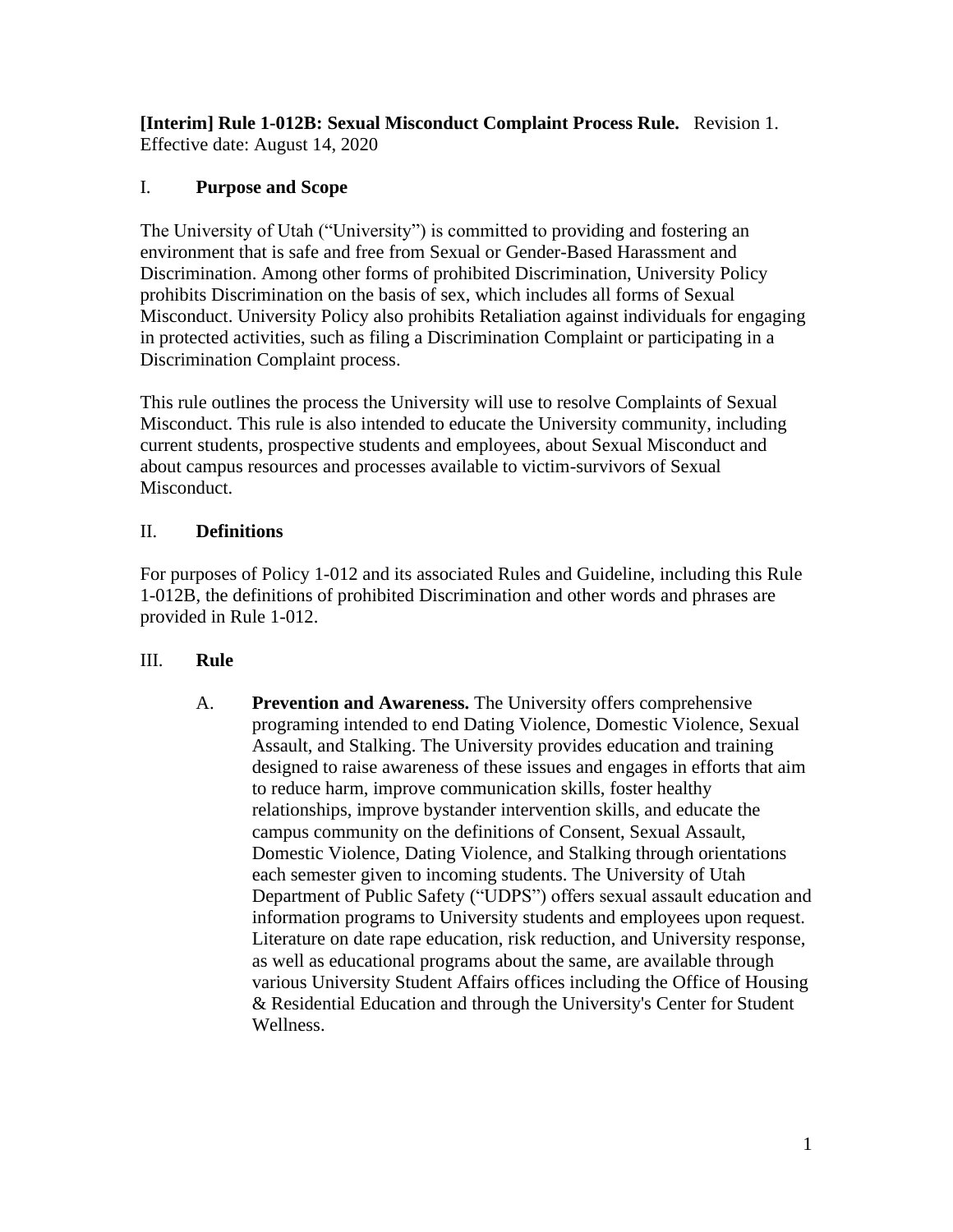- 1. The University provides primary prevention and awareness programs for incoming students and new employees, and ongoing programs for students, staff, and faculty which includes:
	- a. a statement that the University prohibits the offenses of Domestic Violence, Dating Violence, Sexual Assault, and Stalking;
	- b. the Utah statutory definitions of domestic violence, dating violence, sexual assault, and stalking;
	- c. the Utah statutory definitions of consent, in reference to sexual activity;
	- d. safe and positive options for bystander intervention that may be carried out by an individual to prevent harm or intervene when there is a risk of Domestic Violence, Dating Violence, Sexual Assault, or Stalking;
	- e. information on risk reduction to recognize warning signs of abusive behavior, information for those who may be at risk to perpetrate harm, and how to avoid potential attacks; and
	- f. definitions of Sexual Misconduct under University Policy, as well as a copy of University Policy 1-012, Rules 1-012, 1- 012A, and 1-012B, and Guidance 1-012.
- B. **Initial Response.** The first priority of any person who has been subject to Sexual Violence should be to get to a safe place and then obtain necessary medical treatment and emotional support. Victim-survivors may seek and receive a medical forensic examination free of charge from a local hospital emergency department without submitting a police report. The University strongly encourages victim-survivors to report all incidents of Sexual Misconduct as soon as possible. Time is a critical factor for evidence collection and preservation.
	- 1. **Role of Law Enforcement.** The victim-survivor of an incident of Sexual Violence (rape, fondling, incest, statutory rape), Dating Violence, Domestic Violence and Stalking is encouraged, but not required, to report the incident directly to the University Department of Public Safety ("UDPS") or the local law enforcement entity for the jurisdiction in which the incident took place.
	- 2. Alternatively, or in conjunction with a report to law enforcement, victim-survivors may make a report to the Office of Equal Opportunity & Affirmative Action (OEO/AA) (see Section  $(III)(C)$ , the Office of the Dean of Students, a Housing  $\&$ Residential Education representative, and/or another University representative. Filing a police report will not obligate the victim-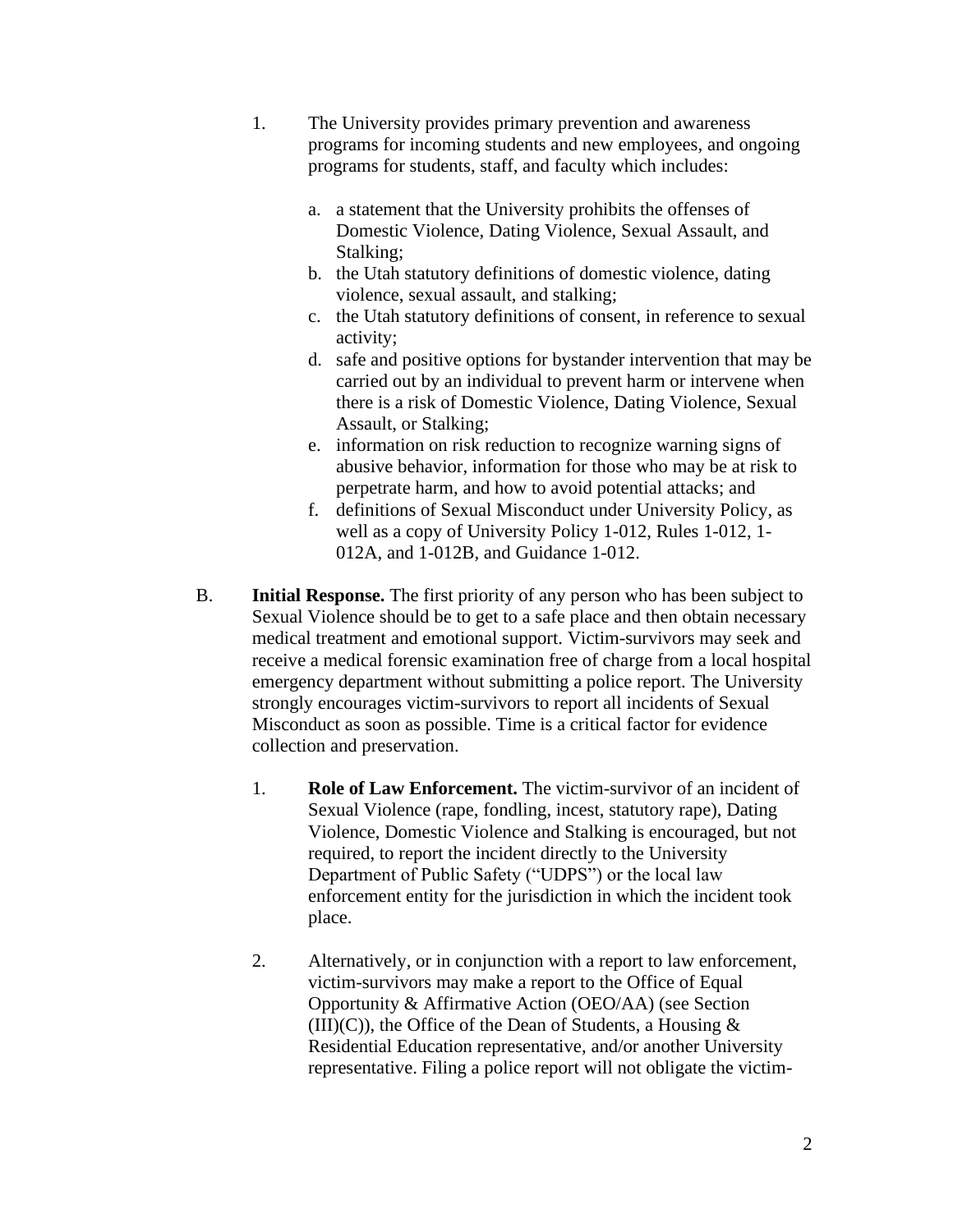survivor to pursue a complaint through the criminal process. Filing a police report will:

- a. ensure the victim-survivor receives appropriate medical treatment, including a medical forensic exam at no expense;
- b. provides the opportunity for collection of evidence helpful in prosecution, which cannot be obtained later (ideally, a victim-survivor of Sexual Violence should not wash, use the toilet, or change clothing prior to a medical forensic exam); and
- c. provide the victim-survivor with available resources, including supportive resources.
- 3. A victim-survivor may request any University representative to assist them in notifying law enforcement authorities about an incident of Sexual Violence (rape, fondling, incest, statutory rape) Dating Violence, Domestic Violence, Stalking and any other behavior that may constitute a crime.
- 4. When a victim-survivor contacts the UDPS, the UDPS will notify the Title IX Coordinator, the OEO/AA, and the Office of the Dean of Students (if related to a student). A victim-survivor may choose for an investigation to be pursued either through the criminal justice system, through this rule, or both. Victim-survivors may also choose not to proceed in the criminal justice system or under this rule (subject to Section (III)(D) of this rule). A representative from the Center for Student Wellness Victim-Survivor Advocacy program, Chief Safety Office Community Services Division, UDPS, the Office of the Dean of Students, the Title IX Coordinator, and/or the OEO/AA will guide the victim-survivor through the available options.
- 5. Where applicable, UDPS will enforce orders of protection, no contact orders, restraining orders, civil stalking injunctions, or similar lawful orders issued by a criminal, civil, or tribal court.
- C. **Role of the OEO/AA.** The OEO/AA is the University department charged with responding to reports and investigating Formal Complaints of Discrimination, including Sexual Misconduct.
	- 1. The Director of the OEO/AA serves as the University's Title IX Coordinator.

Sherrie Hayashi Director, Office of Equal Opportunity and Affirmative Action Title IX/ADA/Section 504 Coordinator University of Utah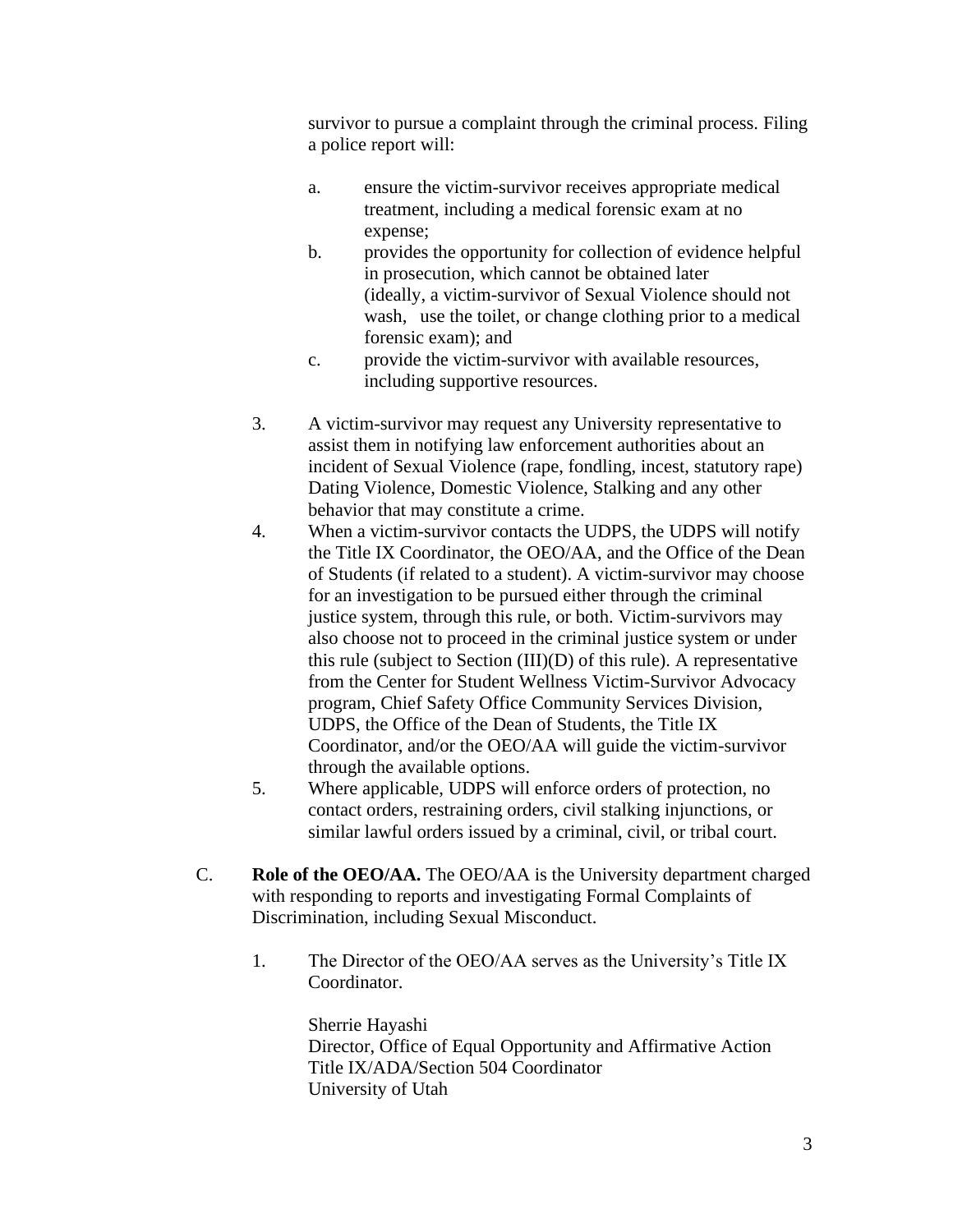201 S. Presidents' Circle, Rm. 135 Phone: (801) 581-8365 Fax: (801) 585-5746 oeo@utah.edu www.oeo.utah.edu

- 2. Upon receipt of a report of alleged Sexual Misconduct, Complainants will promptly receive information from the Title IX Coordinator that:
	- a. provides the Complainant with written notification of and assist the Complainant in accessing counseling, mental health and healthcare, victim advocacy, legal, academic support, and other resources available in the community and on-campus;
	- b. offers and discusses Supportive Measures with or without the filing of a Formal Complaint;
	- c. considers the Complainant's wishes with respect to Supportive Measures;
	- d. explains the process for filing a Formal Complaint; and
	- e. informs the Complainant of the right to report a crime to campus or local law enforcement and provide the Complainant with assistance, if requested.
- D. **Confidentiality.<sup>1</sup>** The University encourages victim-survivors of Sexual Misconduct to talk to someone about what happened. Different employees on campus have different requirements to maintain a victim-survivor's confidentiality.
	- 1. **Completely Confidential.** Professional and pastoral counselors are completely confidential, except any reporting required by state and federal law, and do not report any information disclosed by a Complainant to the University or to the OEO/AA.
	- 2. **Limited Confidentiality.** Nonprofessional counselors and advocates (e.g., individuals who are not professional counselors and who work or volunteer, including front desk staff and students, in the University Counseling Center, Center for Student Wellness, Center for Student Wellness Victim-Survivor Advocacy program, Ombuds Office, or counseling services in the Women's Resource Center, must report only general information about crimes required to be reported under the Clery Act to the Chief Safety Office —such as the nature, date, time, and general location of the incident—in a way that does not identify the individuals involved.

<sup>1</sup> Adapted from White House Task Force to Protect Students from Sexual Assault, *Sample Language for Reporting and Confidentially Disclosing Sexual Violence* (Sept. 2014).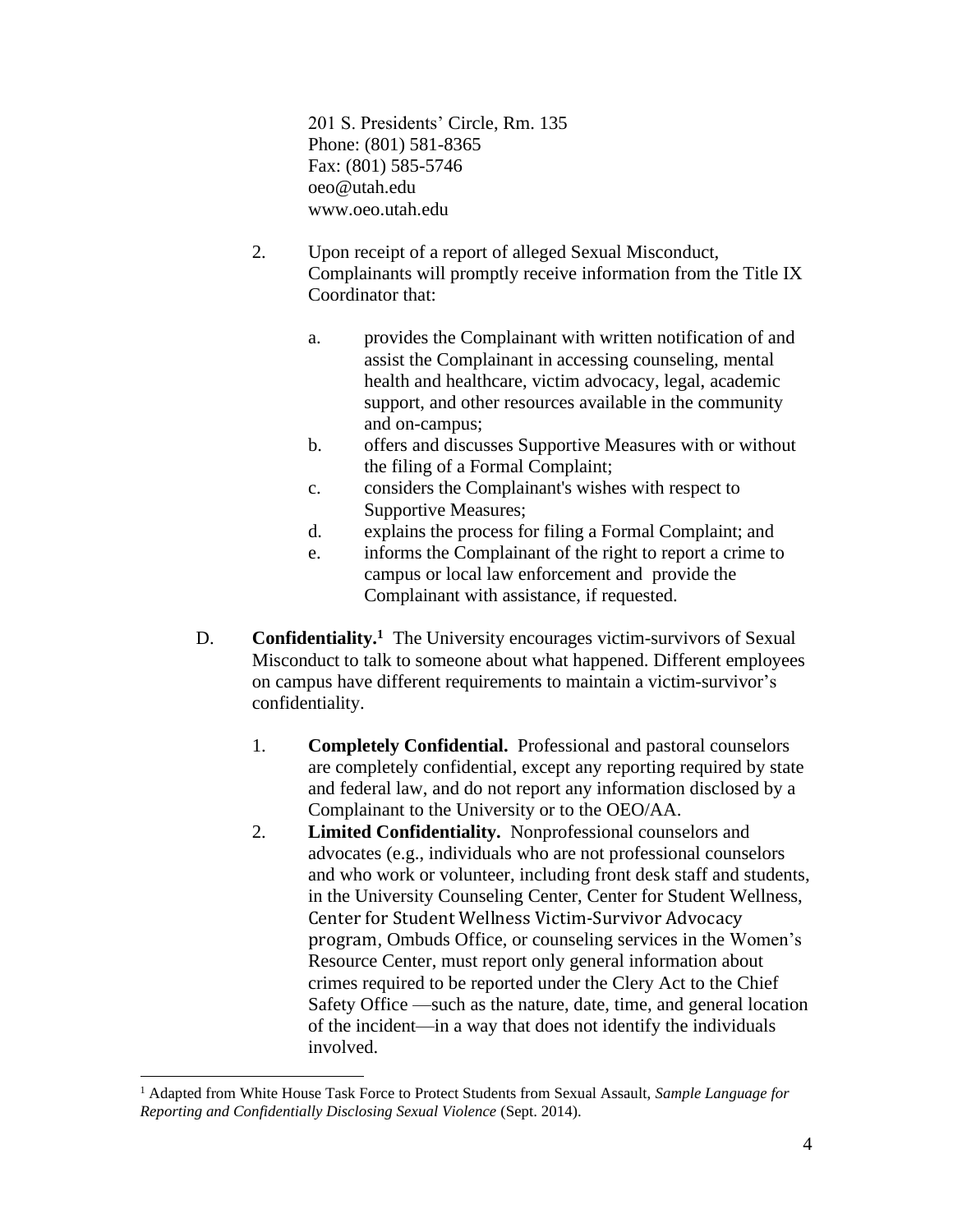- 3. **Clery Reporting Requirements.** Under the Violence Against Women Act (VAWA) and the Clery Act, the University is required to complete publicly available record-keeping on crimes required to be reported by the Clery Act in accordance with federal law, but will not disclose identifying information. The University will maintain as confidential any Protective Measures provided to the victim-survivor, to the extent that maintaining such confidentiality would not impair the ability of the institution to provide the Protective Measures.
- 4. **Confidential Resources.** The following are resources are **confidential**. \*These offices must report general information about crimes reportable under the Clery Act to the Chief Safety Office in a way that does not identify the individuals involved, such as the nature, date, time, and general location of the incident. This information is required to be included in the University's Annual Security Report under the Clery Act, and in rare circumstances may result in the issuance of a timely warning or other University obligations under Clery/VAWA.

#### **University Counseling Center**

Student Services Building 201 S 1640 E, Room 426 Salt Lake City, UT 84112 (801) 581-6826 24-hour Crisis Line: (801) 587-3000

#### **University Hospital Chaplains**

University of Utah Hospital 50 N. Medical Drive Salt Lake City, UT 84132 (801) 213-2484

#### **Center for Student Wellness\***

Eccles Student Life Center 1836 Student Life Way, Suite 2100 Salt Lake City, UT 84112 (801) 581-7776

Center for Student Wellness **Victim-Survivor Advocacy Program\*** Student Services Building 201 S 1460 E, Room 330 Salt Lake City, UT 84112 (801) 581-7779 advocate@sa.utah.edu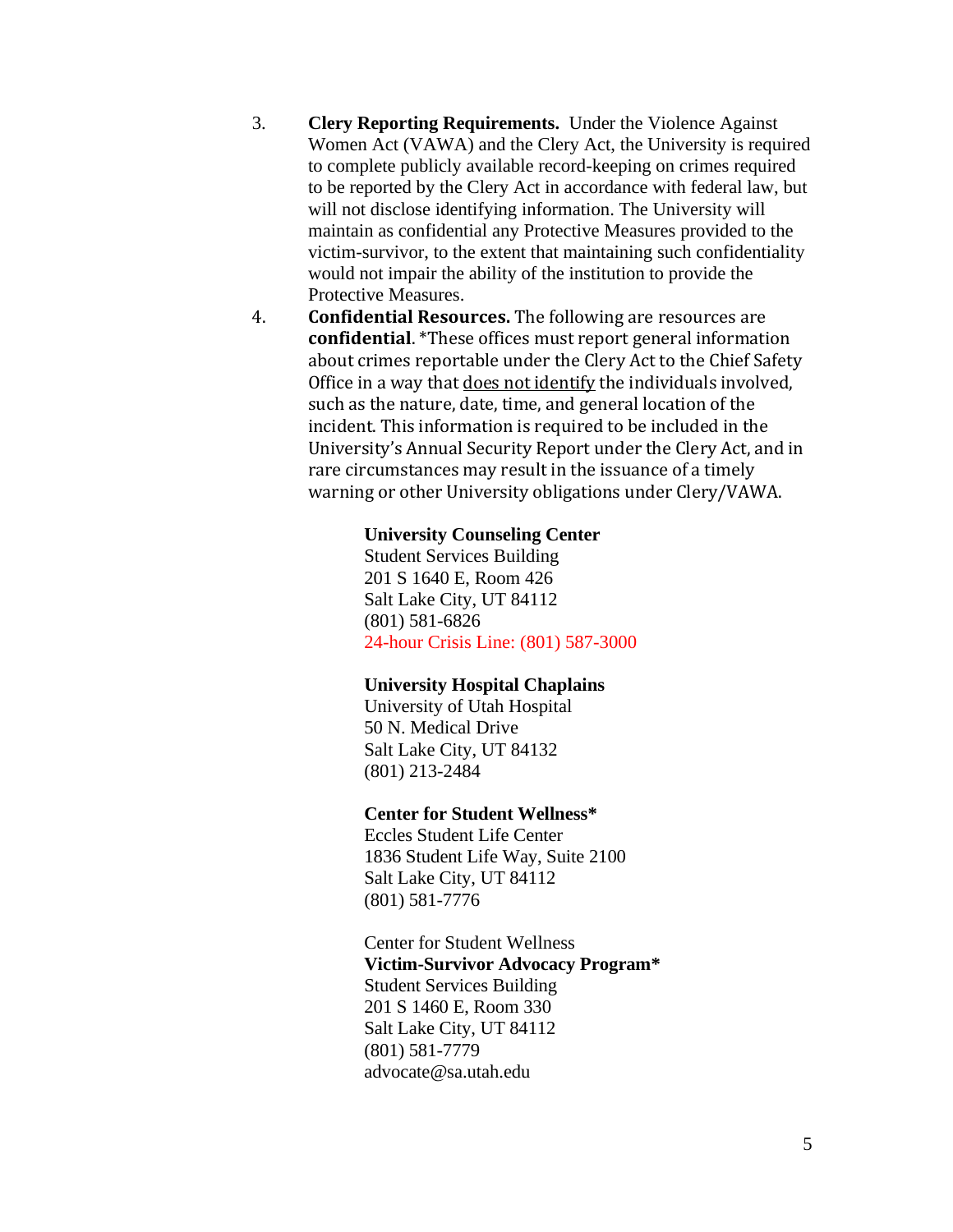#### **Women's Resource Center (counseling services only)\***

A. Ray Olpin Union 200 S. Central Campus Drive, Room 411 Salt Lake City, UT 84112 (801) 581-8030

#### **The Psychology and Wellness Program**

Student Athlete Support Services (SASS) Department of Athletics HPER East Pavilion, Room 113 Salt Lake City, UT 84112

#### **Office of the Ombuds\***

Health Science Office: Health Sciences Education Building Fifth Floor, Suite 5515 26 South 2000 East Salt Lake City, UT 84112 801-585-6283 facultyombudsman@hsc.utah.edu

Campus Office: Office Locations: 1738G Marriott Library 3245 Eccles Institute of Human Genetics Office Phone: 801.585.3482 Fax: 801.581.4233 [ombudsman@utah.edu](mailto:ombudsman@utah.edu)

### E. **Reporting to Mandatory Reporters.**

- 1. A Mandatory Reporter must promptly report to the Title IX Coordinator all relevant details about the alleged Sexual Misconduct shared by a Complainant—including the names of the Complainant and alleged Respondent(s), any witnesses, and any other relevant facts, including the date, time and specific location of the alleged incident.
- 2. Before a Complainant reveals any information to a Mandatory Reporter, the Mandatory Reporter should ensure that the Complainant understands the Mandatory Reporter's reporting obligations. If the Complainant wants to maintain confidentiality, the Mandatory Reporter should direct the Complainant to confidential resources.
- 3. If the Complainant wants to tell the Mandatory Reporter what happened but also requests confidentiality, requests that no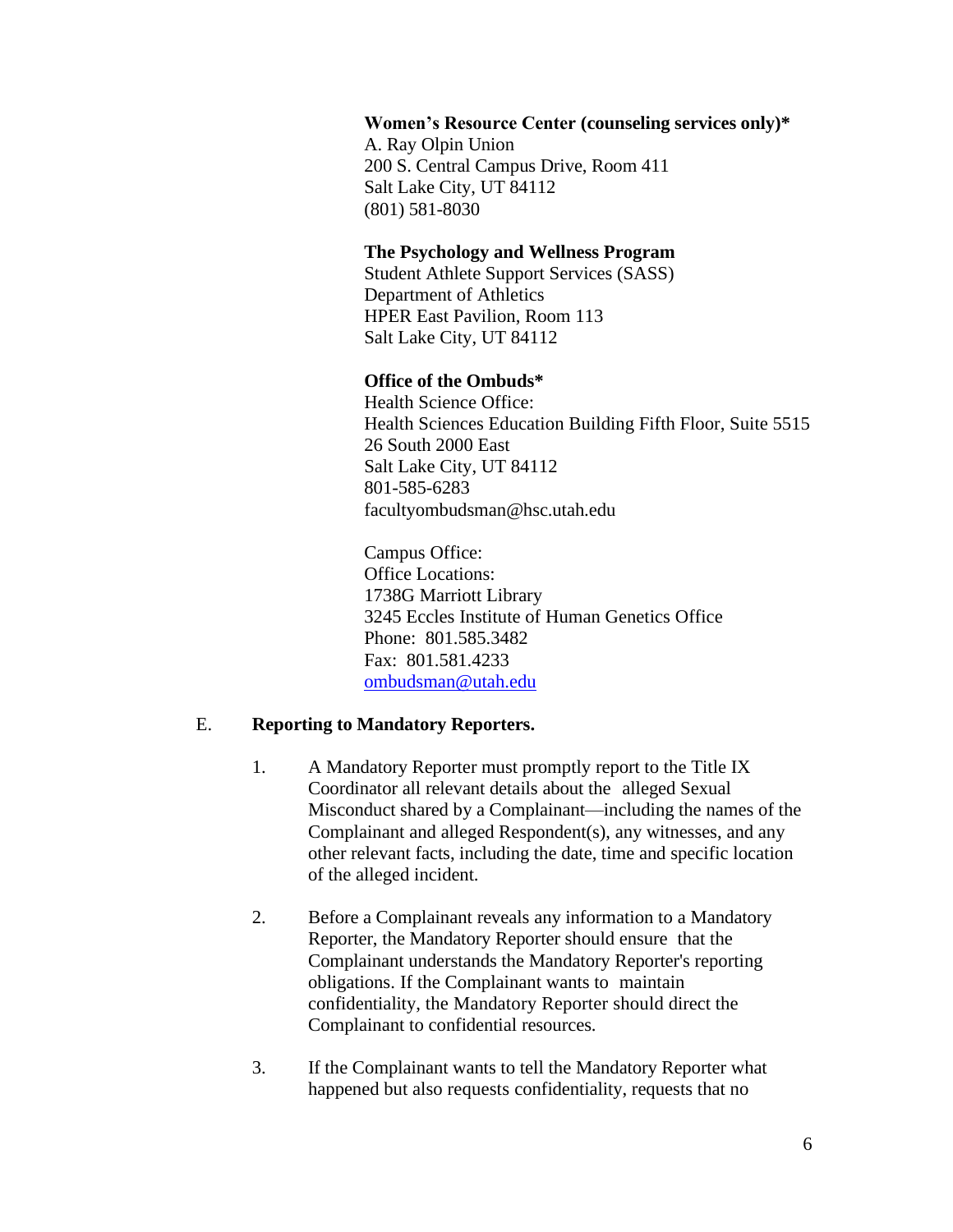investigation occur, or requests that no action be taken against the Respondent, the Mandatory Reporter should tell the Complainant that the University will consider the request, but cannot guarantee that the University will be able to honor it.

- F. **Requests for Confidentiality.** If a Complainant discloses an incident to a Mandatory Reporter but wishes to maintain confidentiality, or requests that no investigation into a particular incident be conducted or disciplinary action taken, the University must weigh that request against the University's obligation to provide a safe, non-discriminatory environment for all students, including the Complainant.
	- 1. The University has designated the Title IX Coordinator to evaluate requests for allegations of Sexual Misconduct.
	- 2. If the University determines that it cannot maintain a Complainant's confidentiality, the University will inform the Complainant prior to starting an investigation and will, to the extent possible, only share information with people responsible for handling the University's response.
	- 3**.** Supportive Measures**.** When the University receives information about alleged Sexual Misconduct, an appropriate University representative (such as the Dean of Students, cognizant supervisor, or Human Resources (HR) representative) may offer Supportive Measures to either or both parties which will generally remain in effect throughout and potentially beyond the duration of the University investigation. Supportive Measures will be offered under the auspices of the Title IX Coordinator; University representatives should consult with the Title IX Coordinator in offering any Supportive Measures. The University will offer Supportive Measures if they are reasonably available, regardless of whether the Complainant chooses to file a complaint with the OEO/AA or with law enforcement.
	- 4. Because the University is under a continuing obligation to address the issue of Sexual Misconduct campus-wide, reports of Sexual Misconduct (including non-identifying reports) will also prompt the University to consider broader remedial action.
- G. **Amnesty.** An individual who makes a good faith report of Sexual Harassment or Sexual Misconduct that was directed at them or another person will not be sanctioned for a violation related to the use of drugs or alcohol that is related to the report.
- H. **Non-Disclosure of Information.** Parties will be provided evidence obtained by the OEO/AA as part of the investigation that is directly related to the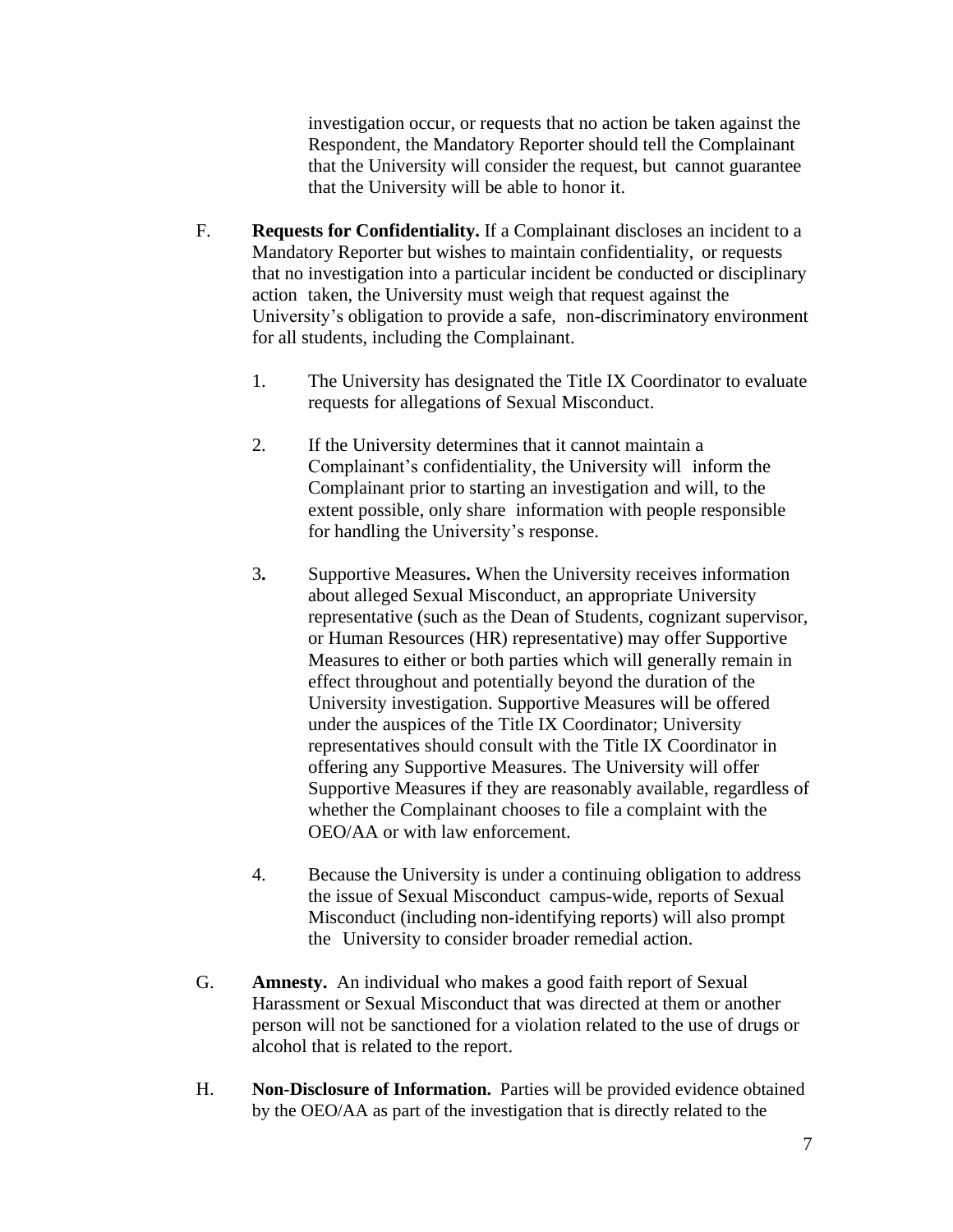allegations raised in the Formal Complaint (the "Evidence"); the parties and party advisors must keep all such evidence strictly confidential and use such evidence solely for the purposes of participating in the Sexual Misconduct investigation and grievance process. Parties who disseminate or use such evidence for any other purpose may be subject to discipline.

- I. **OEO/AA Investigation.** In cases of Sexual Misconduct, the OEO/AA will begin an investigation upon acceptance of a Formal Complaint. The University will not require a Complainant to participate in any investigation or disciplinary proceeding; however, failure to participate may limit the University's ability to respond.
	- 1. Upon acceptance of a Formal Complaint, the OEO/AA will provide written notice:
		- a. to the appropriate University administrator, which may include the supervisor, Chair, Dean, and/or cognizant Vice President with responsibility over the Respondent and any others with a legitimate business need.
			- (i) If the Respondent is a student, the Vice President for Student Affairs and the Office of Dean of Students will also be notified.
			- (ii) If the Respondent is a Vice President, another Vice President will be selected as the cognizant Vice President for purposes of this rule.
		- b. to the Complainant and the Respondent providing:
			- (i) the applicable policies and associated rules by which the proceedings will be governed;
			- (ii) sufficient details of the allegations including the identities of the parties involved, the date and location of the alleged incident(s), and the conduct allegedly constituting a violation of University Policy, if known;
			- (iii) a statement that each party will have an equal opportunity to submit and review evidence throughout the investigation;
			- (iv) a statement that the Respondent is presumed not responsible for the alleged conduct until a determination is made at the conclusion of the grievance process;
			- (v) a statement informing the Complainant and Respondent that they may have one advisor of their choice, who may be, but is not required to be an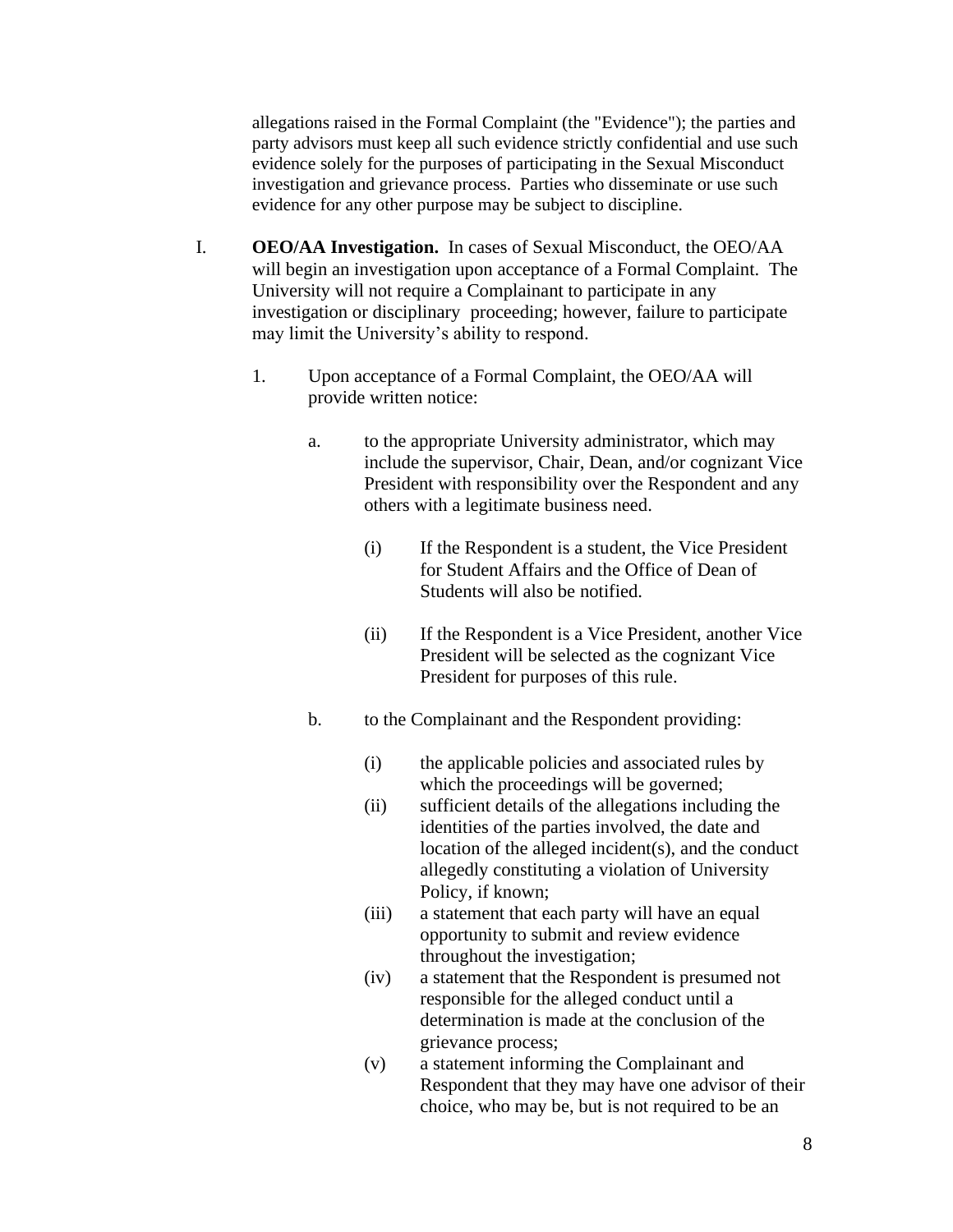attorney and one Support Person of their choice; and

- (vi) that Rule  $1-012(III)(D)(10)$  prohibits knowingly making false statements or knowingly submitting false statements during the grievance process.
- 2. If, during the course of the investigation, allegations arise about the Complainant or Respondent that were not included in the initial notice, the OEO/AA will provide notice of the additional allegations and provide the Respondent with an opportunity to respond.
- 3. The Respondent shall be afforded a full opportunity to respond to the allegations contained in the Complaint. Failure to respond or participate in an interview by the Respondent or a witness will not prevent the completion of the investigation.
- 4. The OEO/AA will not draw an inference about the determination of responsibility based solely on a party's or witness's decision not to participate in the investigative or hearing process; however, evidence for review will be limited to that provided by parties and witnesses who participate in the investigation.
- 5. The OEO/AA shall interview the Complainant, the Respondent, and may interview any other person with relevant information. The OEO/AA will objectively review all relevant information, including that which is submitted by the parties.
- 6. The Complainant and the Respondent may each be accompanied at any meetings or interviews with the OEO/AA by one advisor who may be, but does not have to be, an attorney. During the investigation, the advisor may only advise the Complainant or Respondent and may not actively participate. Prior to the hearing, any advisor is at the Complainant or Respondent's own expense.
- 7. The Complainant and the Respondent may each be accompanied at any meetings or interviews by one Support Person. The Support Person's role is to provide support to the Complainant or Respondent and cannot speak on behalf of the party.
- 8. At the conclusion of the investigation, the OEO/AA shall issue the draft of its investigative report ("OEO Draft") simultaneously to the parties and their advisors, if any, in an electronic or hard copy format. The OEO Draft shall include:
	- a. a summary of the relevant evidence;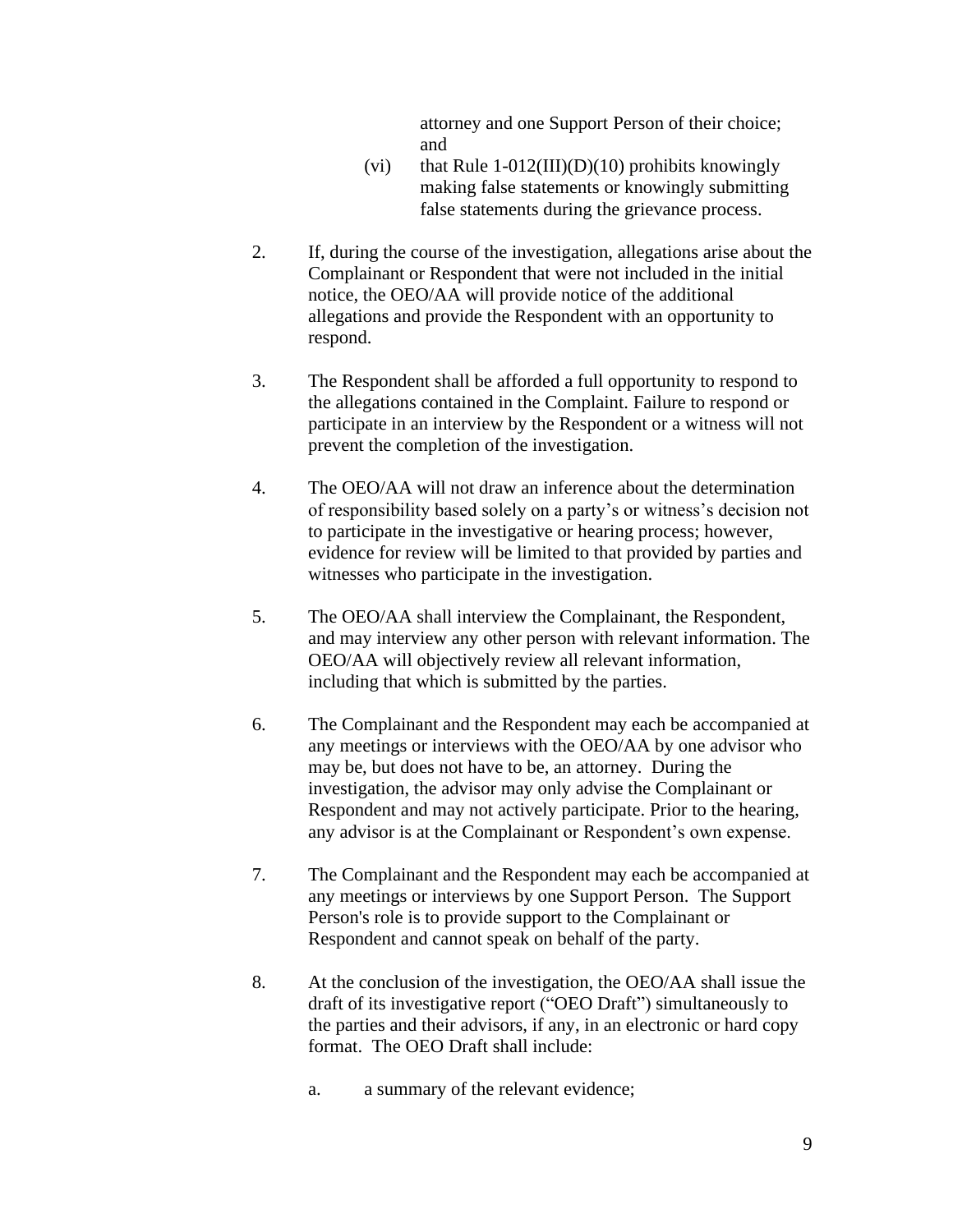- b. an analysis of whether the evidence, evaluated under a Preponderance of the Evidence standard, supports a recommendation that Sexual Misconduct occurred;
- c. any mitigating or aggravating factors; and
- d. any evidence obtained as part of the investigation that is directly related to the allegations raised in the Formal Complaint.
- 9. To protect the privacy of witnesses and all parties involved, and pursuant to Family Educational Rights and Privacy Act (FERPA) and other state and federal privacy laws, names and other personally identifiable information may be redacted from the copies of the OEO Draft Report and the OEO Report that are provided to the Complainant and Respondent.
- 10. Both parties shall have ten (10) calendar days after receipt of the OEO Draft Report to submit written comments and any additional documents and/or evidence to the OEO/AA. If information from either party raises new issues or allegations, the OEO/AA may conduct additional investigation.
- 11. At the conclusion of the OEO/AA's investigation, the OEO/AA shall issue a final investigative report ("OEO Report") simultaneously to the parties and their advisors, if any, and the appropriate administrator with responsibility over the Respondent in an electronic or hard copy format. The OEO Report shall include:
	- a. a summary of the relevant evidence;
	- b. an analysis of whether the evidence, evaluated under a Preponderance of the Evidence standard, supports a recommendation that Sexual Misconduct occurred;
	- c. any mitigating or aggravating factors; and
	- d. any evidence obtained as part of the investigation that is directly related to the allegations raised in the Formal Complaint.
- 12. Upon determining a recommended sanction, the appropriate administrator will provide written notice of a recommended sanction to the parties, to the OEO/AA, and the Hearing Coordinator, and to the cognizant Vice President with responsibility over the Respondent and any others with a legitimate business need, contemporaneous with the OEO/AA issuing the OEO Report.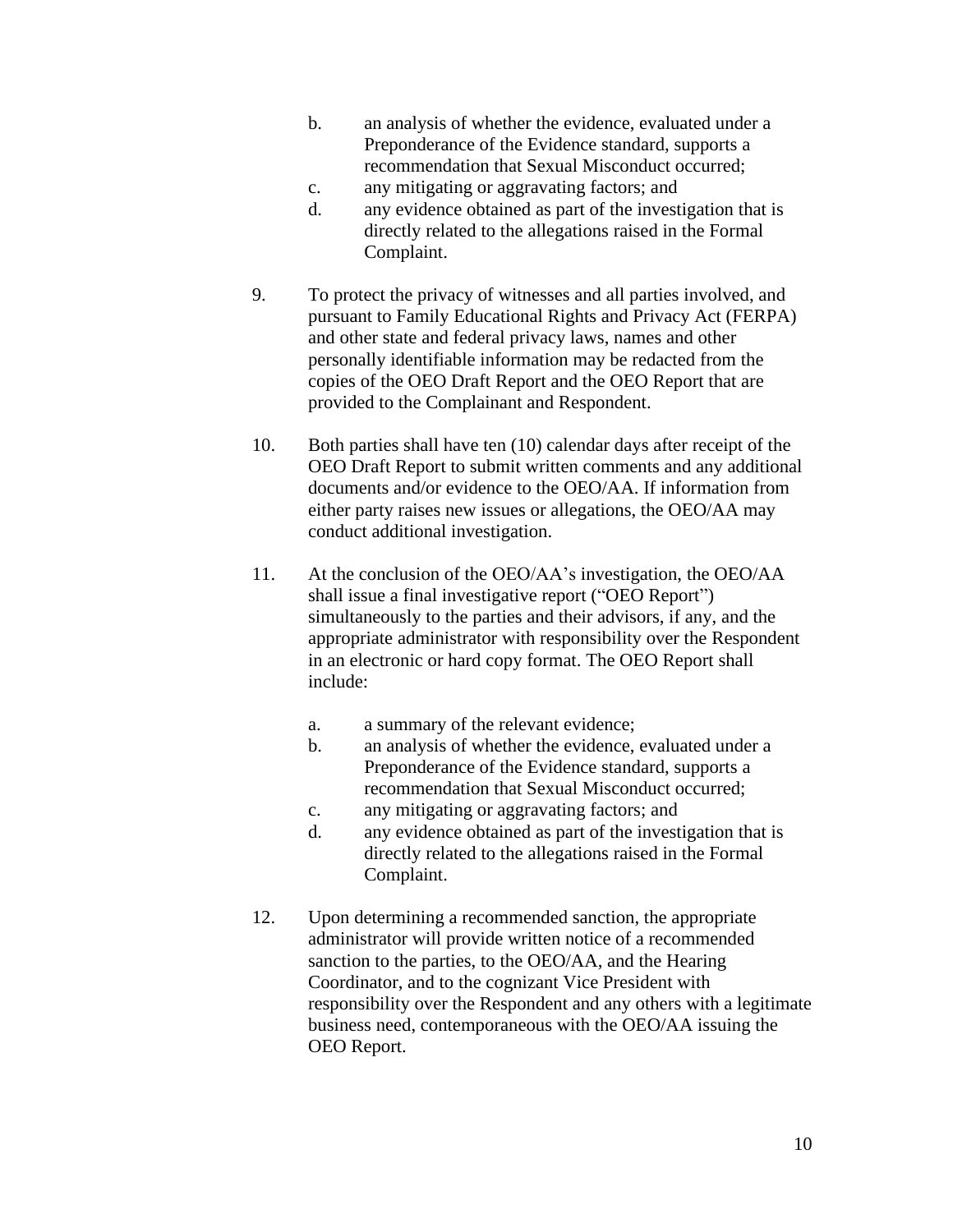13. At the conclusion of the investigation, the OEO/AA shall convene a Hearing Committee ("Committee"). This Committee shall serve as the decision-maker with regard to the allegations of Sexual Misconduct, any associated disciplinary sanction or other corrective measures, and any remedies for the Complainant. The Committee shall make an independent judgment in objectively evaluating relevant evidence to reach a determination regarding responsibility, independent from the recommendation from the investigator or the appropriate administrator.

## J. **Hearing Process.**

- 1. Hearings should take place as soon as practicable, but should be no less than fifteen (15) and no more than forty (40) calendar days from the issuance of the OEO Report. Although the OEO/AA Hearing Coordinator may endeavor to find a hearing date that will be convenient for all the parties involved, the Hearing Coordinator and Committee Chair have the final authority for determining the date of the hearing.
- 2. If any party is a faculty member, a hearing and any appeals shall proceed pursuant to University Policy 6-011, *Function and Procedures of the Senate Consolidated Hearing Committee*. When conducting Hearings involving allegations of Sexual Misconduct, the CHC shall follow the Hearing Procedure outlined below.

## 3. **General Provisions for Hearings.**

- a. A Hearing Coordinator may facilitate the work of the Committee. Hearing Coordinator responsibilities include:
	- (i) serve as the Secretary to the Committee;
	- (ii) notify the Complainant, the Respondent, the Committee, and the OEO/AA of the date and time of the hearing;
	- (iii) notify the Complainant and the Respondent of the names of the Committee members and any witnesses requested by the Complainant, the Respondent, or the Committee;
	- (iv) notify persons requested by the Committee, Complainant, and/or Respondent to testify at the hearing of the time and place of the hearing.
	- (v) distribute the Hearing Procedure and any documentary evidence to the Complainant and the Respondent;
	- (vi) make appropriate technological arrangements;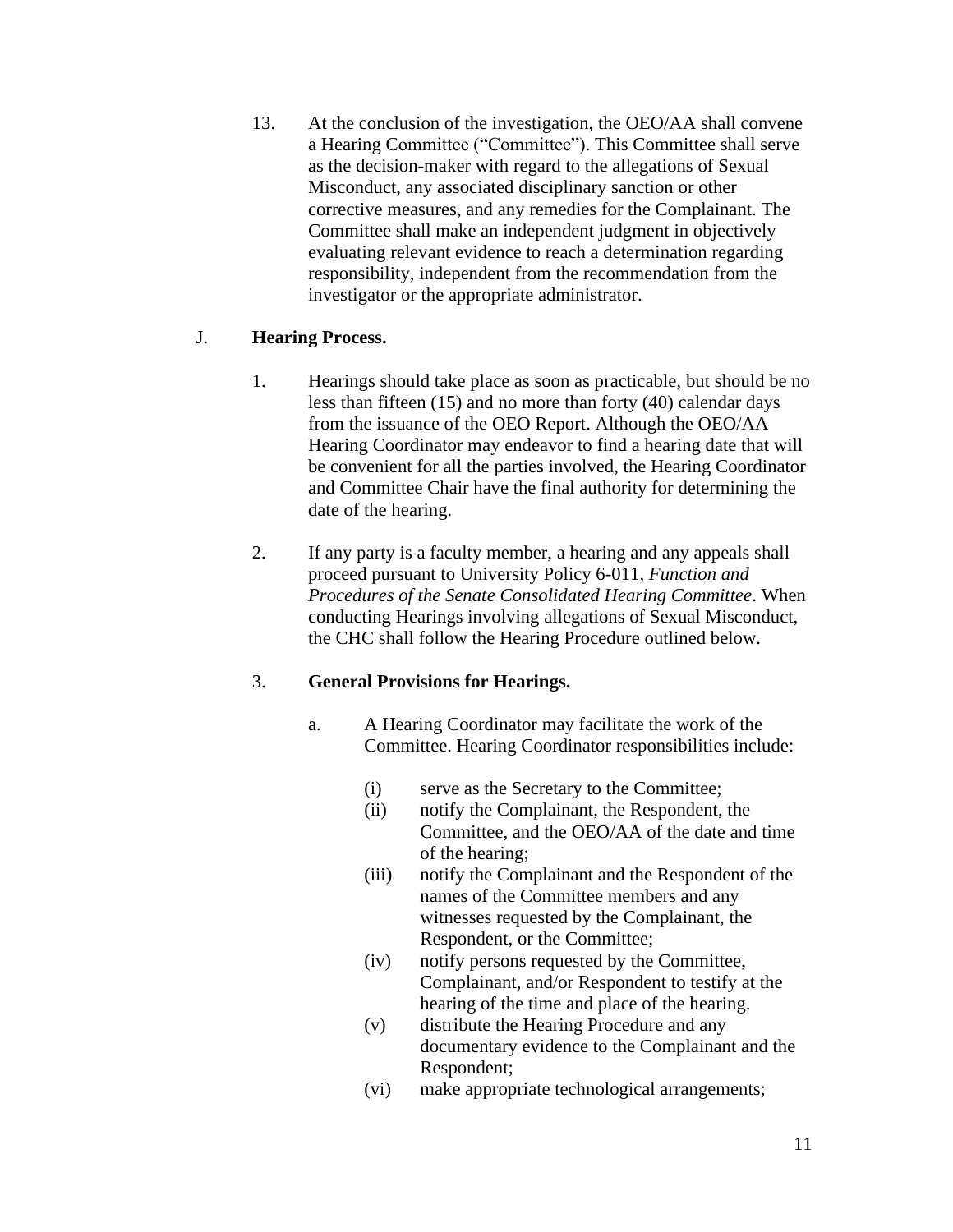- (vii) arrange for an electronic recording of the hearing; and
- (viii) provide other reasonable support services at the Committee's request.
- b. OEO/AA responsibilities include:
	- (i) provide the Committee with a copy OEO Report, the attachments (including a copy of the complaint), and a list of the material witnesses identified in the OEO Report;
	- (ii) provide other reasonable investigatory and support services at the Committee's request.
- c. Appropriate Sanctioning Administrator responsibilities include:
	- (i) provide the Committee with a recommended sanction, disciplinary action, or other corrective measures.
- d. **Closed Hearing.**Hearings shall be closed to the public.
- e. **Advisor.** The Complainant and the Respondent may each be accompanied at the hearing by one advisor of their choice, who may be an attorney and who may participate in the hearing as provided in this Hearing Process. If a party does not have an advisor present at the hearing, the University will provide, without fee or charge to that party, an advisor of the University's choice to conduct crossexamination on behalf of that party.
- f. **Support Person.** The Complainant and Respondent may each be accompanied at the hearing by one Support Person of their choice, who may attend but not participate in the hearing.
- g. **Witnesses.** The Committee, the Complainant, and the Respondent may request the appearance of witnesses at the hearing. It is the responsibility of the party or the Committee calling a particular witness to encourage that witness to attend the hearing.
- h. **Documentary Evidence.** The Complainant and the Respondent may submit documentary evidence for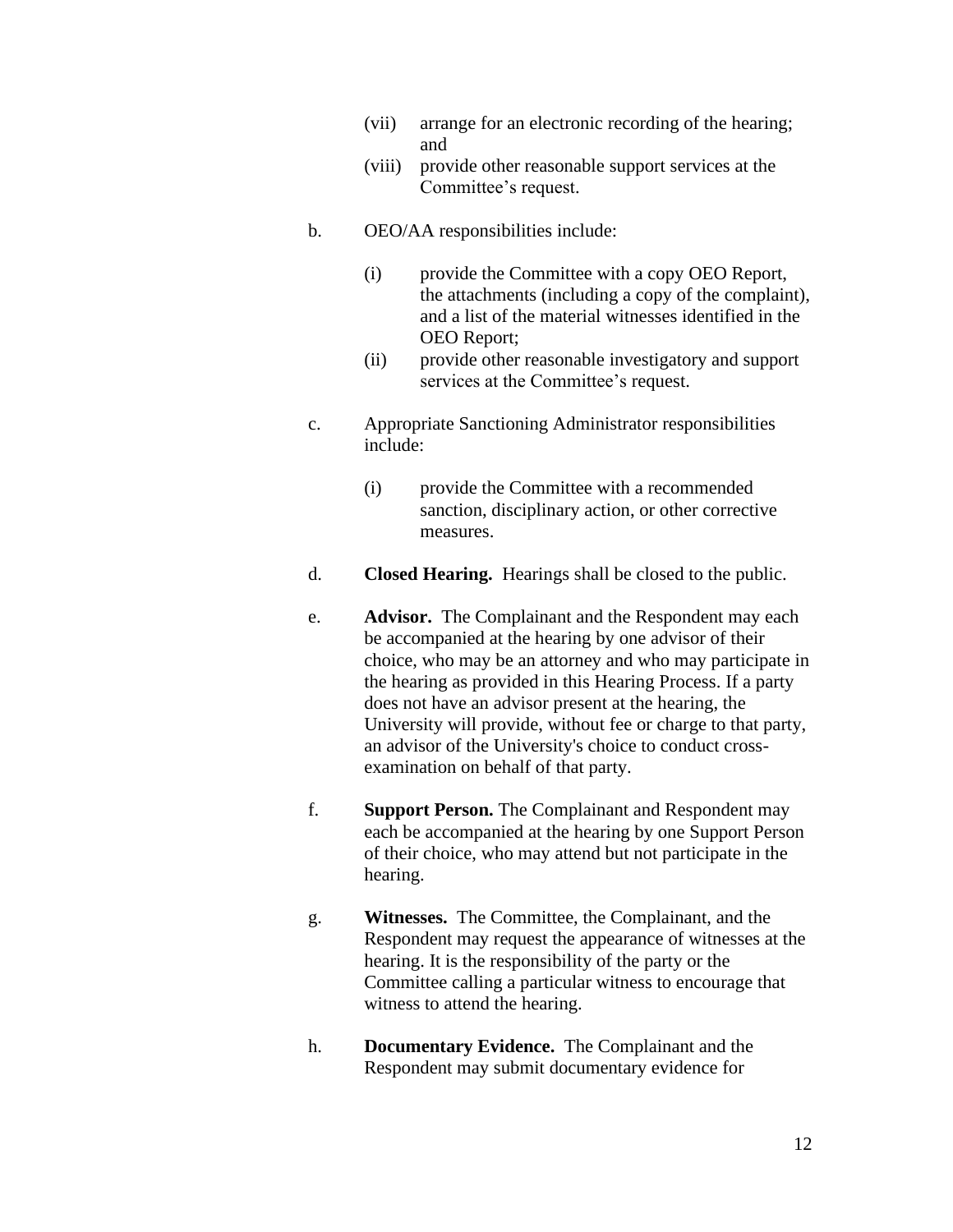consideration by the Committee. The Committee may also request additional documentary evidence.

- i. **Rules of Evidence.** The Committee shall not be bound by strict rules of legal evidence or procedure and may consider any evidence it deems relevant.
- j. **Privacy.** Committee Chairs and other Committee members are prohibited from discussing any matter related to the hearing with the parties or the witnesses, or with others before or after the hearing. Violation of privacy may result in dismissal from the Committee and/or other corrective action.
- k. **Electronic Hearings.** Hearings shall be conducted remotely through electronic means, instead of in-person, when at all possible. These remote hearings shall include audio and video capabilities which will allow for parties to simultaneously see, hear, and interact with the Committee, witnesses, and each-other in real-time as if physically present in the same location.
- l. **Recording of Hearings.** The hearing, except for deliberations, shall be recorded and a copy in electronic format shall be made available to either party upon request at the requesting party's expense.
- m. **Failure of Party to Participate.** In the event either party fails to attend the hearing without prior notice to the Hearing Coordinator and good cause, the Committee may proceed with the hearing. Neither party is required to participate in the hearing in order for the hearing to proceed, subject to restrictions in Section (III)(I)(4).
- n. **Disruptive Behavior.** The Committee has authority to exclude from the hearing any party, advisor, or other participant whose behavior the Committee finds disruptive after having provided a warning.
- o. **Time Allocation.** Each party shall have up to forty-five (45) minutes for personal and/or opening statements, presentation of evidence and questioning of witnesses, and concluding remarks. The Committee Chair shall have discretion to grant extensions of time when necessary.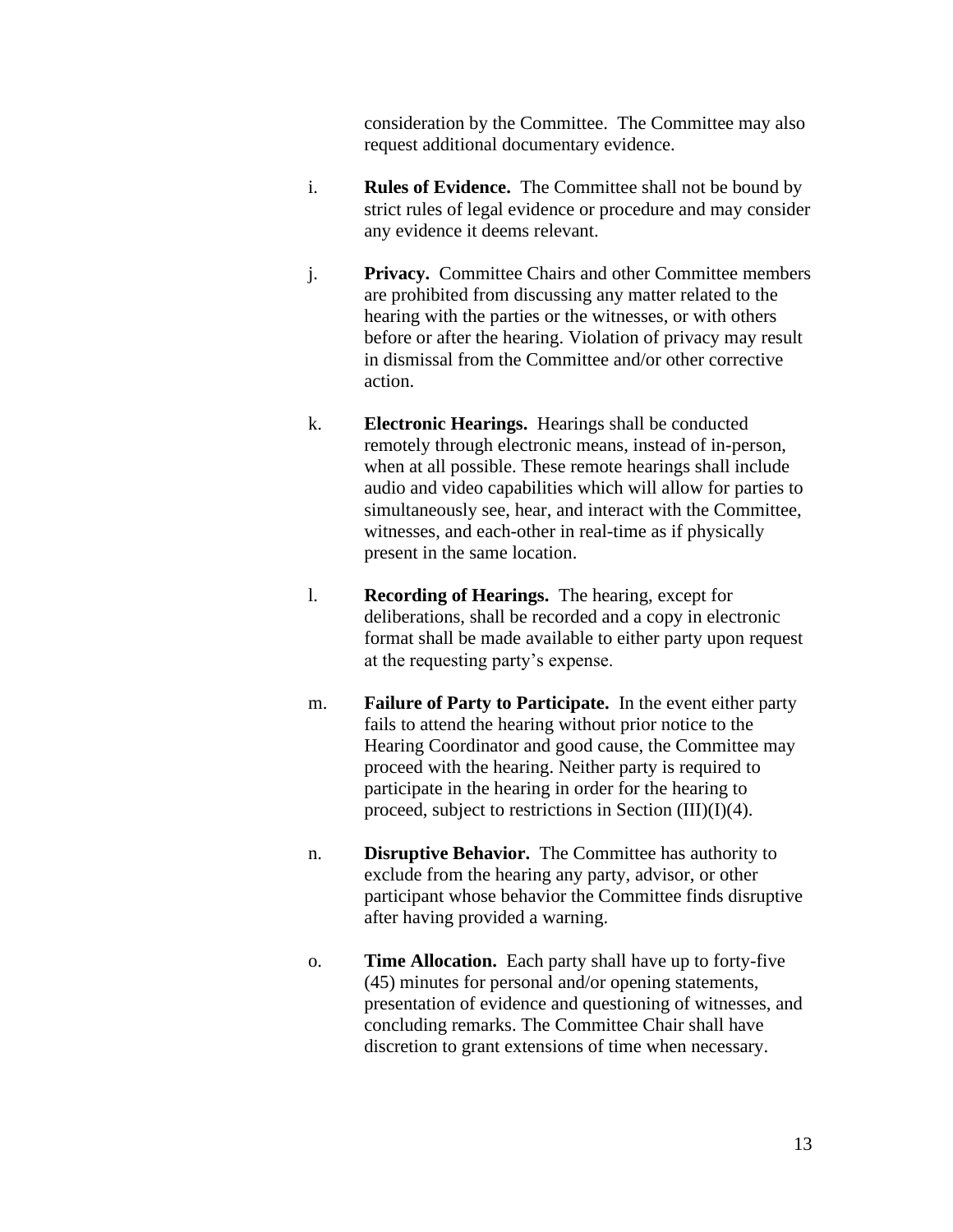- p. **Role of Office of General Counsel.** The Office of General Counsel may provide a staff attorney to be present at hearings in order to provide guidance to the Committee on substantive law and procedural matters.
- q. **Sanctions and Remedies.** At the conclusion of the hearing, the Committee shall determine the appropriate sanctions and remedies. The Committee will ensure that any sanctions and remedies are appropriate to end the prohibited conduct, to prevent further violation of policy and remedy the effects of any violation.
	- (i) The Committee will review the recommendation submitted by the appropriate administrator and may call that individual as a witness during the hearing to speak to the reasoning supporting the recommendation when making their decision. In determining the appropriate sanction, the Committee shall consider the severity, persistence or pervasiveness of the misconduct; the egregiousness of the misconduct, including the use of weapons, drugs, or alcohol, if applicable; the impact of the misconduct on the Complainant; the impact or implications of the misconduct on the University community, prior misconduct by the Respondent, including the Respondent's relevant prior disciplinary history; whether the Respondent has accepted responsibility for the misconduct; the maintenance of a safe, nondiscriminatory and respectful working and learning environment; and any other mitigating, aggravating or compelling factors.
		- (a) If the Respondent is a student, the Office of the Dean of Students will recommend to the Hearing Committee the disciplinary sanction or other corrective measures. Sanctions or other corrective measures in cases of Sexual Misconduct are not subject to Policy 6-400, *Code of Student Rights and Responsibilities ("Student Code")* and may only be appealed under Policy 1-012 and its associated regulations including this Rule. Possible sanctions include, but are not limited to: fines, restitution, warning, withholding diploma, organizational sanction, permanent no-contact directives, educational training,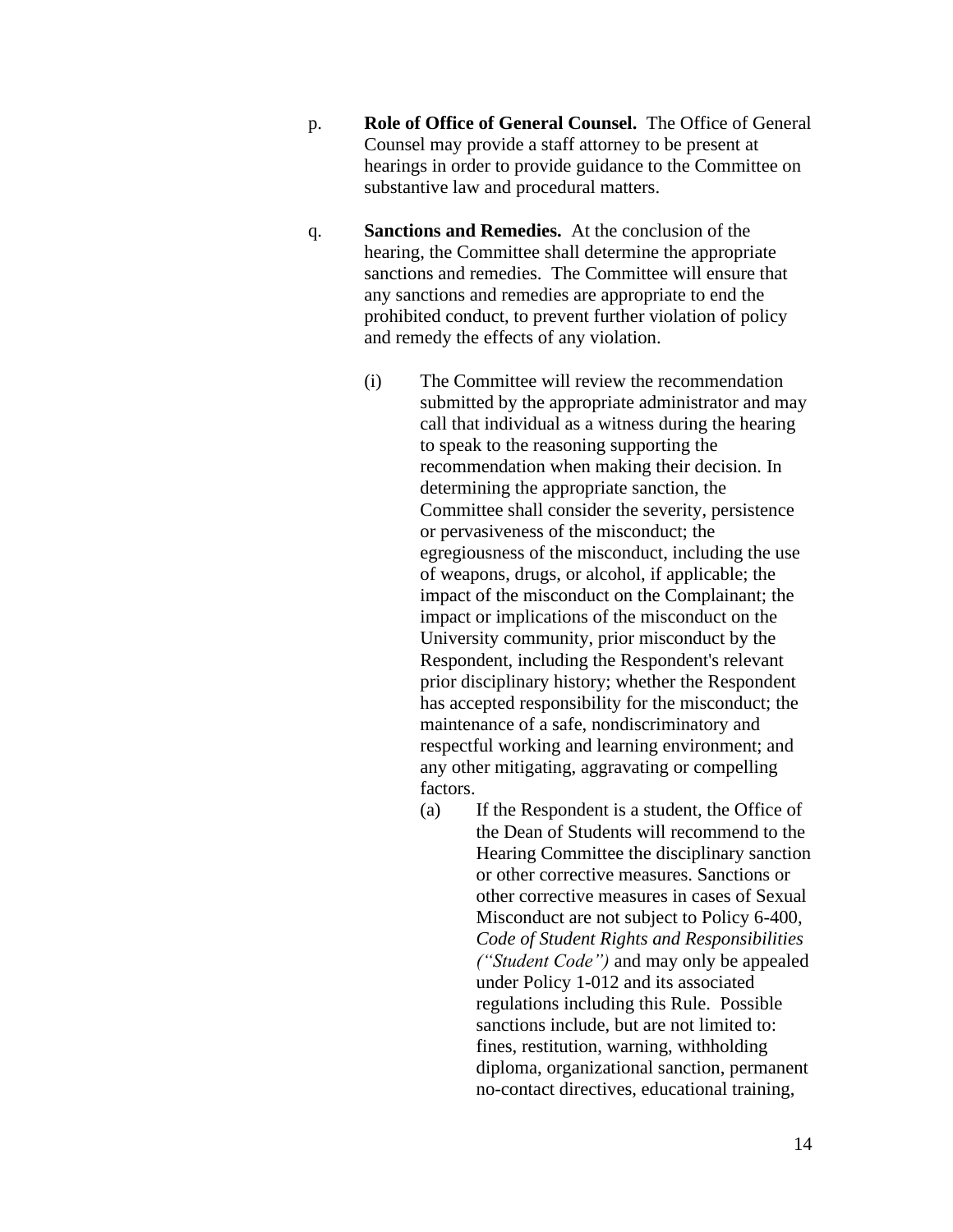referrals to counseling or behavioral coaching, limitations, restrictions, or exclusion from campus or campus programs or activities, notation on the student's transcript consistent with the Family Educational Rights and Privacy Act, suspension from one semester to five years, dismissal from the University, or revocation of certificate or degree.

- (b) If the Respondent is a staff member, the appropriate University administrator with supervisory responsibility over the Respondent, in consultation with Human Resources, will recommend to the Hearing Committee a disciplinary sanction or other corrective measures. Sanctions or other corrective measures in cases of Sexual Misconduct are not subject to Policy 5-203, *Staff Employee Grievance Procedures*, and may only be reviewed and/or appealed under Policy 1-012 and its associated regulations including this Rule. Possible sanctions include, but are not limited, to: verbal counseling or warning, extension of probationary period, reassignment, transfer, limitations, restrictions, or exclusion from campus or campus programs or activities, reduction in pay, written warning, final written warning, suspension without pay, demotion, and termination.
- (c) If the Respondent is a faculty member, the appropriate University administrator, such as the faculty member's Department Chair or Dean, in consultation with the cognizant Vice President, will recommend to the Hearing Committee the disciplinary sanction or other corrective action. Sanctions or other corrective actions against a faculty member may only be imposed by filing a complaint with the Consolidated Hearing Committee (CHC) pursuant to Policy 6-011, *Function and Procedures of the Senate Consolidated Hearing Committee*. Possible sanctions include, but are not limited, to: verbal counseling or warning, limitations, restrictions, or exclusion from campus or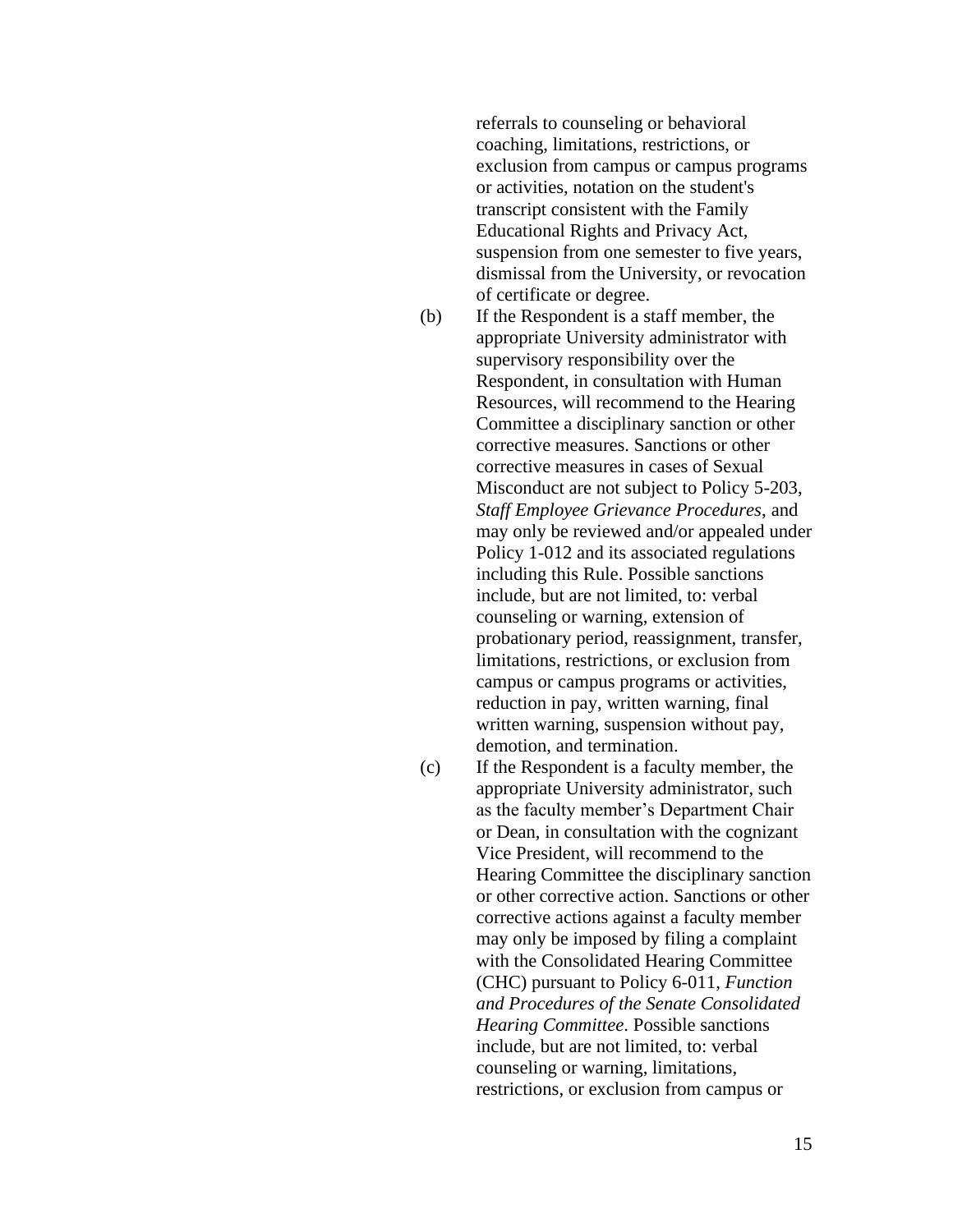campus programs or activities, written reprimand, suspension without pay and dismissal (termination).

- (d) If the Respondent is a vendor/contractor/visitor/patient, possible sanctions or other corrective measures include limitations, restrictions, or exclusion from all or part(s) of campus or campus programs or activities and/or ending business relationships with vendors and contractors.
- (ii) **Remedies.** At the conclusion of the hearing, the Committee shall make a determination regarding any appropriate remedies for the Complainant, including but not limited to: reinstatement, transfer or reassignment of employees, Supportive Measures, implementing changes in programs and activities, providing training, or other remedies designed to restore equal access to University Programs or Activities. The Title IX Coordinator is responsible for effective implementation of any remedies.

#### 4. **Hearing Committee.**

- a. The OEO/AA shall create a standing pool of committee members to hear and be the decision-makers determining whether allegations of Sexual Misconduct violate University Policy. The Hearing Committee will be the decision-maker with regard to a finding of responsibility related to allegations of Sexual Misconduct and any resulting disciplinary sanction or corrective measures. The pool of eligible Committee members includes the following:
	- (i) staff employees of the University nominated by the Chief Human Resources Officer and/or Staff Council and appointed by the University President and/or designee, and who will serve for a three-year term.
	- (ii) students (graduate and/or undergraduate) nominated pursuant to procedures of Associated Students of the University of Utah (ASUU) and/or the Office of the Dean of Students, and appointed by the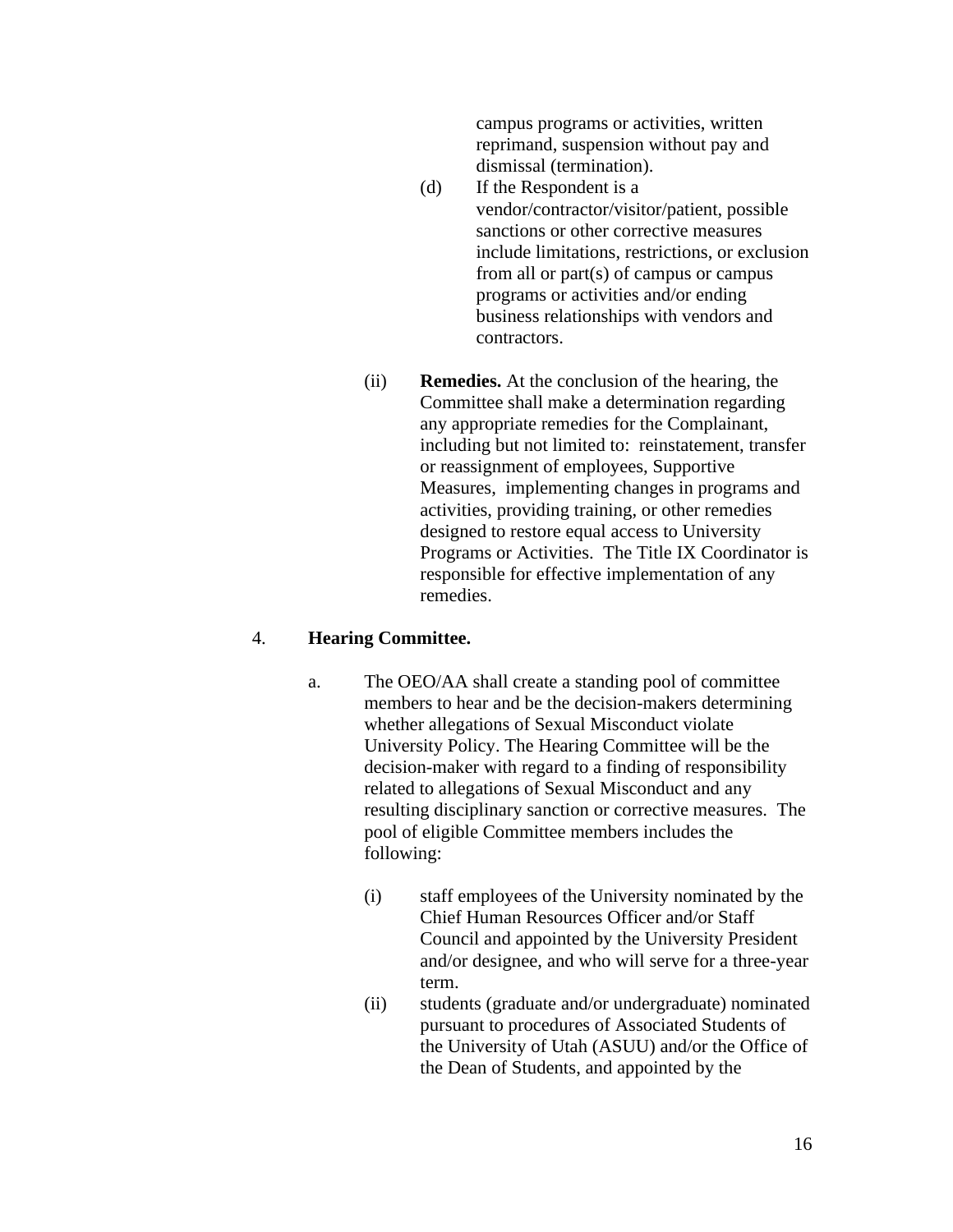University President or designee, who will serve a one-year term; and

- (iii) faculty members from the Consolidated Hearing Committee pool.
- b. The Committee shall be composed of a three-person panel selected from the pool of eligible Committee members.
	- (i) The panel will consist of the Committee Chair, and one Committee member of the same status as the Complainant (student, staff, or faculty), and one Committee member of the same status as the Respondent (student, staff, or faculty), subject to the following exceptions. In the interest of prompt resolution, a Committee may be convened without student representation during school breaks or other time periods that present student scheduling difficulties. No more than one student will serve on a Committee.
	- (ii) The Committee Chair will be selected from the pool of eligible committee members who have previously served on a Committee and will receive specific training relevant to their duties as Chair.
- c. A Committee member may be disqualified due to bias, conflict of interest, or for other good cause. Alternates will be appointed as needed.
	- (i) In order to provide an objective and fair hearing, each Committee shall take precautions against real or apparent conflicts of interest on the part of Committee members. Committee members shall recuse themselves in any case in which they have a personal bias or conflict of interest that would preclude their making a fair and objective decision and shall avoid any individual communication with a party.
	- (ii) If there is a challenge to the participation of any Committee member, the remaining Committee members shall hear that dispute and make a final decision about the participation of that member in the hearing.

### 5. **Pre-Hearing***.*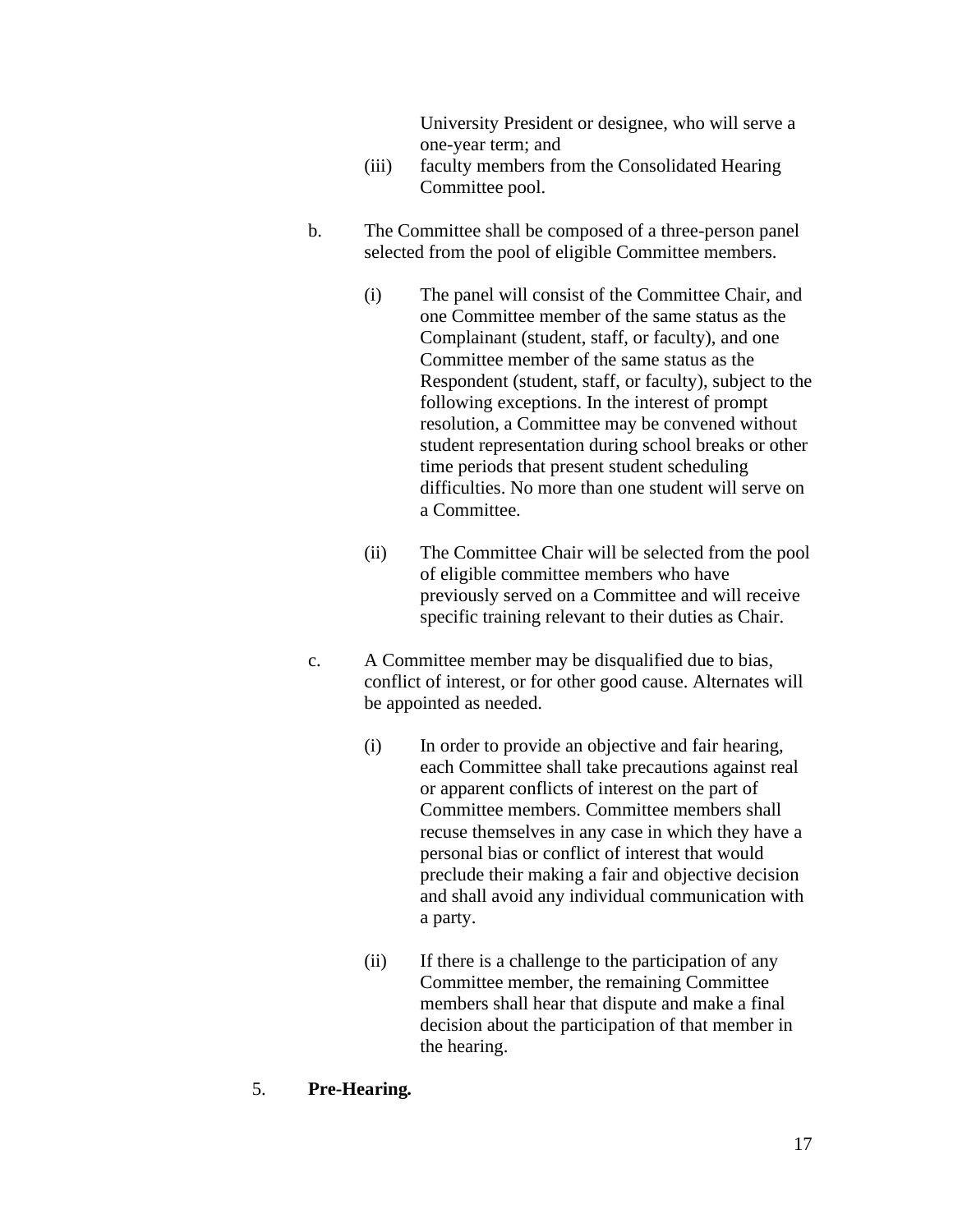- a. At least fifteen (15) calendar days before the hearing, the Hearing Coordinator shall notify the Complainant and Respondent in writing, in either an electronic or hard copy format, of:
	- (i) the date, time, location, participants, and purpose of the hearing;
	- (ii) the name the Chair and the Committee members;
	- (iii) the names of all witnesses that the Committee intends to call;
	- (iv) any additional documentary evidence that was not included in the OEO Report that the Committee is requesting; and
	- (v) of the applicable policies and associated rules and guidelines by which the proceedings will be governed.
- b. At least ten (10) calendar days before the hearing, the Complainant and the Respondent must notify the Hearing Coordinator in writing:
	- (i) of any request that a Committee member be disqualified based on bias or conflict of interest;
	- (ii) the name and contact information of their selected advisor, if any;
	- (iii) the name and contact information of their selected Support Person, if any;
	- (iv) a list of any witnesses they wish to speak on their behalf as well as contact information for each witness;
	- (v) any additional documentary evidence to be submitted to the Committee, including information the Committee has requested from the parties; and
	- (vi) any other requests for accommodations, including technological accommodations. The request will be reviewed by Committee Chair and at the Chair's request, the Hearing Coordinator will make any appropriate accommodations.
- c. At least five (5) calendar days before the hearing, the Hearing Coordinator shall notify the Complainant and Respondent in writing, in electronic or hard copy format:
	- (i) of the names of all witnesses requested;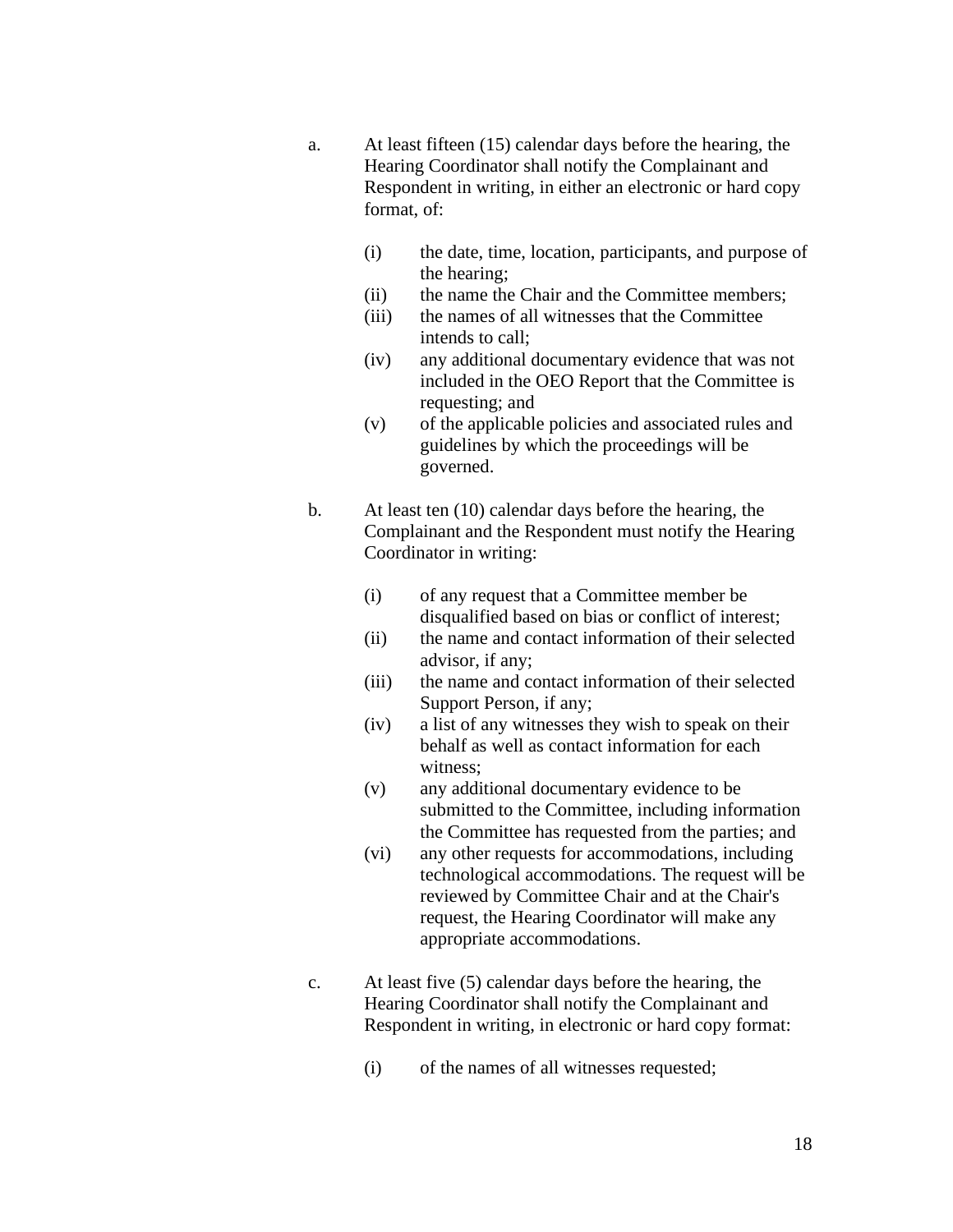- (ii) provide copies of all evidence that has not already been provided; and
- (iii) of any accommodations, including technological accommodations that will be made at the hearing based upon the request of a party.

### 6. **Hearing Process.**

- a. The OEO Consultant who conducted the investigation may be present at the hearing and available for questioning.
- b. The Complainant and the Respondent shall each have an opportunity to make a personal statement. The statement may describe the events that are the subject of the Complaint, the personal impact of the alleged conduct, the relief sought, and any other relevant information. In addition to the personal statements by the parties, each party's advisor shall have the opportunity to make an opening statement.
- c. The Committee, Complainant, and the Respondent shall have the opportunity to call witnesses.
- d. The Committee may ask questions of the OEO Consultant, the Complainant, the Respondent, and any witness. The time of Committee questions and answers shall not count against either party's time.
- e. Prior to any party or witness answering a question, the Committee Chair must first determine whether such question is relevant and explain any decision to exclude a question as not relevant. Only the person to whom a question is directed may answer (i.e., an advisor shall not be permitted to answer the Committee's questions on a party's behalf).
	- (i) Questions and evidence about the Complainant's sexual predispositions or prior sexual behavior are not relevant, unless such questions and evidence are offered to prove that someone other than the Respondent committed the conduct alleged by the Complainant; or
	- (ii) if the questions and evidence concern specific incidents of the Complainant's prior sexual behavior with respect to the Respondent and are offered to prove Consent.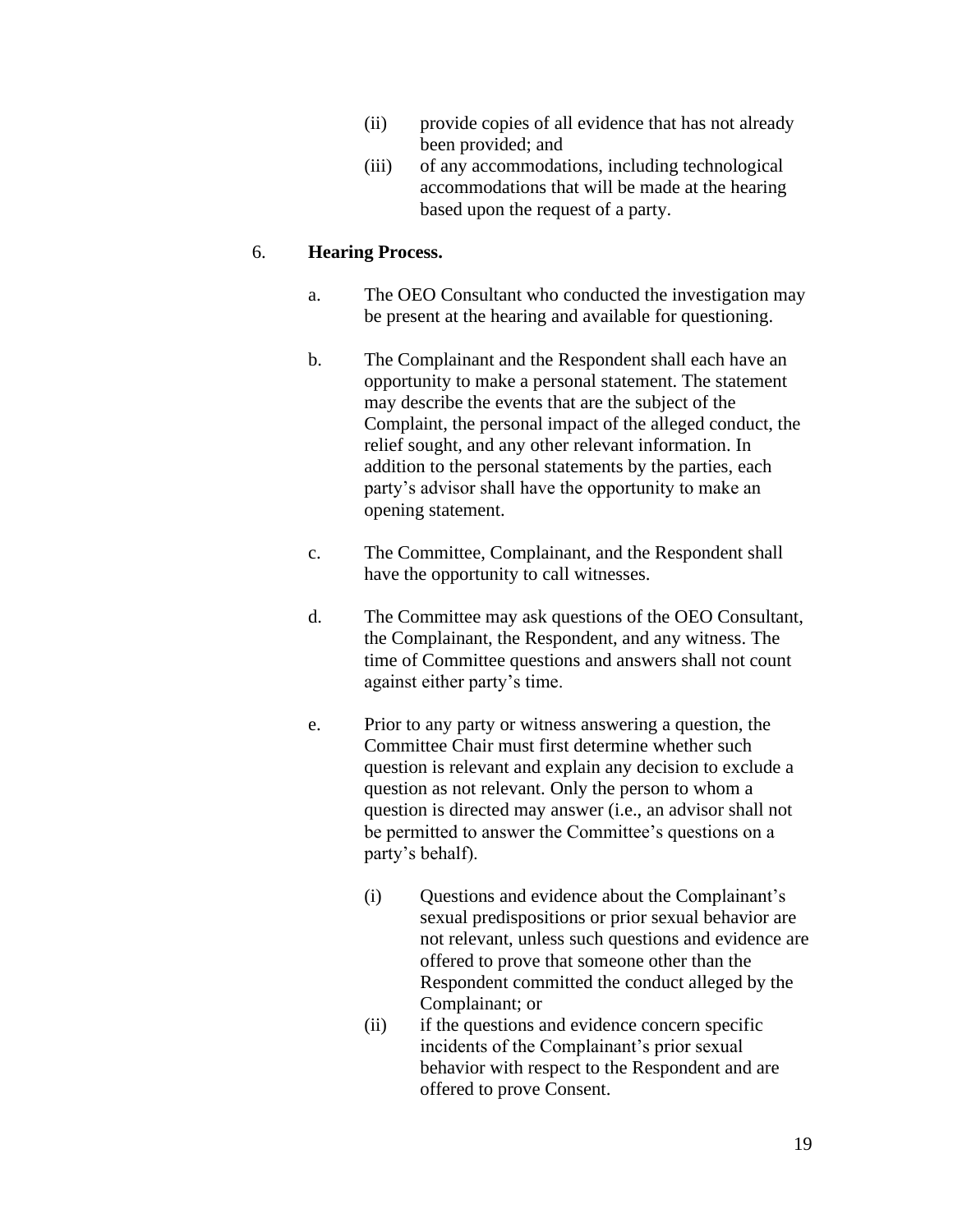- f. The Committee must permit each party's advisor to ask the OEO Consultant, the Complainant, the Respondent, any witnesses, and any others providing testimony, all relevant questions and follow-up questions, including questions challenging credibility. The cross-examination of any person providing testimony (including the parties, witnesses, and the OEO Consultant) shall be conducted directly, orally and in real time by the party's advisor and not by the party themselves and must be directed through the Committee Chair (not directly). If a party or witness does not submit themselves to live questions and crossexamination, the Committee may not rely on any statement of that party and/or witness in reaching a determination regarding responsibility; provided, however, that the The Committee cannot draw an inference about the determination regarding responsibility based solely on a party's or witnesses absence from the hearing or refusal to answer cross-examination or other questions.
- g. The parties may also present other evidence. If a party presents documentary evidence at the hearing that was not previously provided to the other party and or the Committee prior to the hearing, the Committee Chair shall make a determination as to whether to admit such evidence.
- h. Following the presentation of evidence, the Committee will then ask the appropriate administrator (in cases where the Respondent is a student, a representative from the Office of the Dean of Students; in cases where the Respondent is a staff employee, a representative from the Human Resources department and/or the Respondent's manager; and, in cases where the Respondent is a faculty member, a representative from the Office for Faculty and/or the Respondent's Chair/Dean) to speak to the recommended sanction or corrective measures.
- i. The Committee will conclude the hearing by providing an opportunity for the parties to make concluding remarks. The Chair will then adjourn the hearing and begin Committee deliberations.
- j. Committee deliberations and voting shall be closed sessions from which all other persons are excluded, except, at the Committee's request, an advising attorney from the Office of General Counsel. The advising attorney may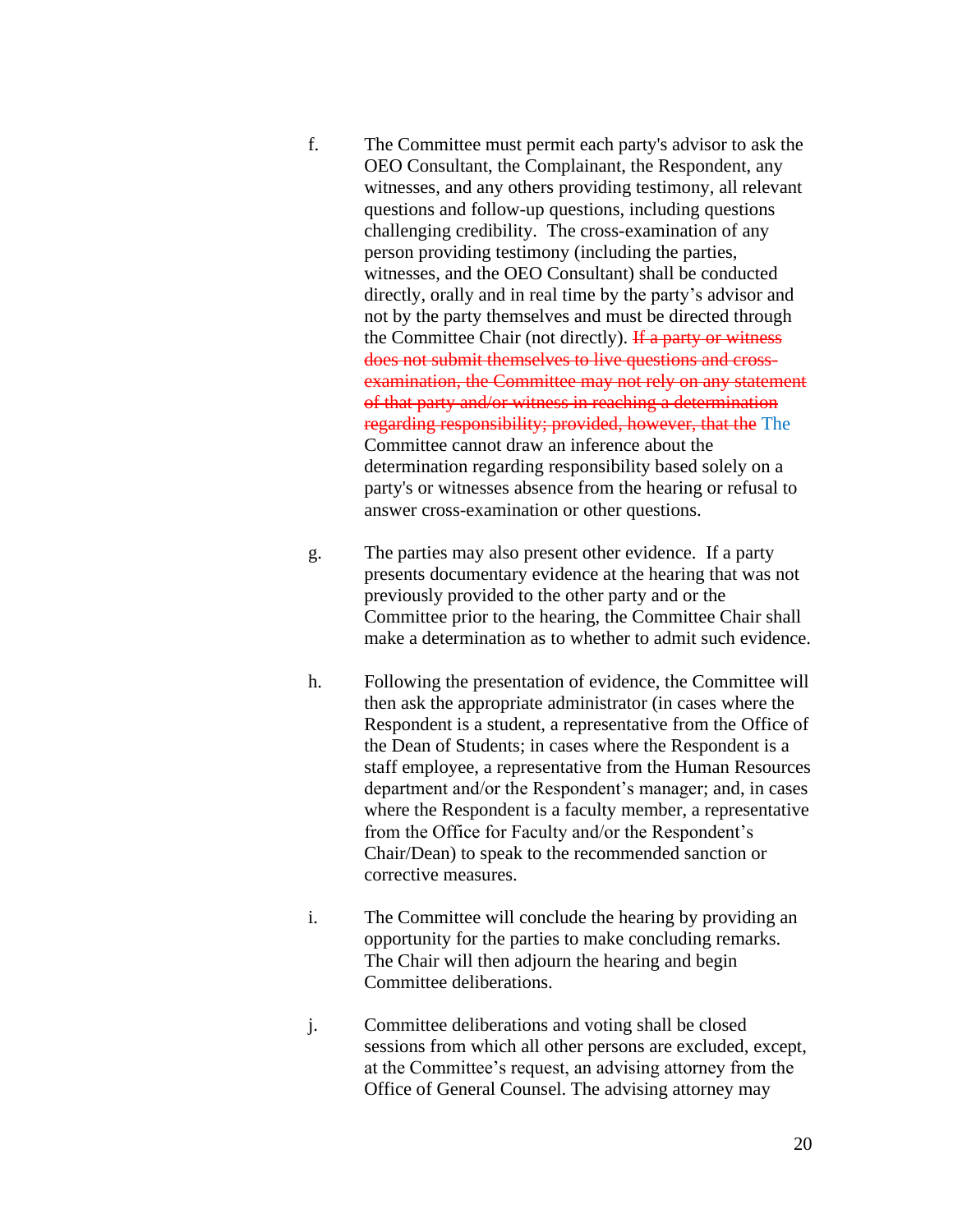remain present for deliberations but shall have no vote. The Committee in its discretion may take votes openly or by secret written ballot. A majority vote by the members of the Committee who attended the hearing shall be required for decisions. The Committee Chair shall be entitled to vote on all questions. The OEO/AA, including the Director, shall not participate in the Committee's deliberations and shall have no vote.

## K. **Complaints Involving Patients**.

- 1. When the Complainant is a patient, Section J above shall not apply and will be addressed by the procedure outlined at http://healthcare.utah.edu/policies/discrimination.php. In lieu of a live hearing, the parties may submit a written personal statement, and submit relevant written questions they wish to be asked of the other party and/or witnesses no later than three (3) calendar days prior to the designated date. The Committee will ask those questions (along with any questions the Committee may have for the parties and/or witnesses) in writing to the other party and/or witnesses and shall provide each party with the answers and allow for limited follow-up questions in writing from each party.
- 2. The Committee shall then meet on a designated date, no later than five (5) days following the conclusion of the written question and answer period, to consider the evidence and deliberate.

## L. **Post-Hearing.**

- 1. Within ten (10) calendar days after the conclusion of the hearing, the Committee shall provide its written determination ("Committee Report") simultaneously to the parties, their advisors, if any, and the OEO/AA. The Committee Report shall include:
	- a. identification of the allegations potentially constituting Sexual Misconduct;
	- b. a description of the procedural steps taken from the receipt of the Formal Complaint through the determination;
	- c. findings of fact supporting the determination;
	- d. conclusions regarding application of the relevant policies to the facts;
	- e. a statement of, and rationale for, the result as to each allegation including a determination regarding responsibility and any disciplinary sanctions the Committee imposes on the Respondent and whether remedies designed to restore or preserve equal access to the University's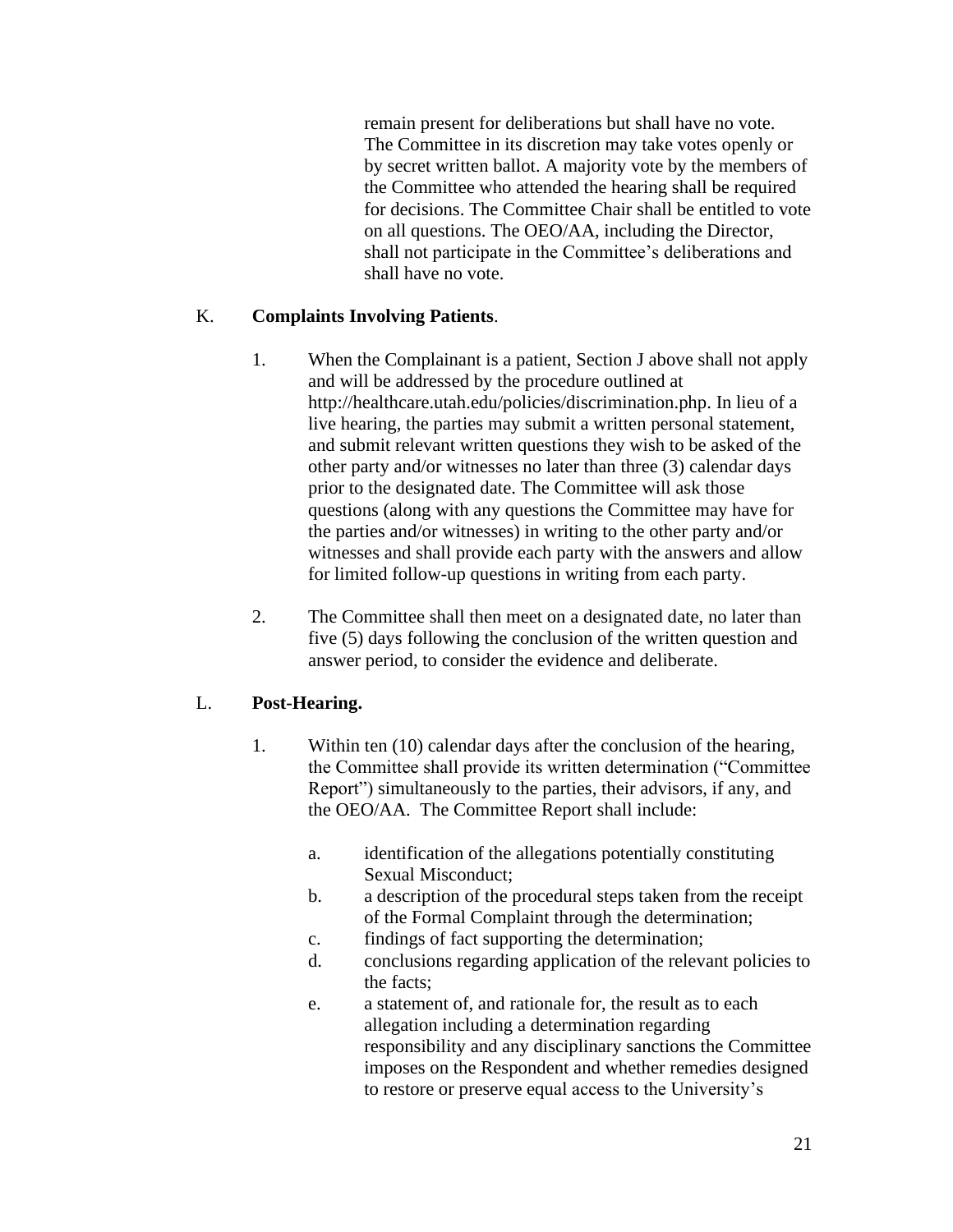Program or Activity will be provided to the Complainant; and

f. the procedures and permissible bases for the parties to appeal.

## M. **Appeals.**

- 1. The appealing party (whether student, staff, or faculty) must articulate the applicable bases for their appeal, which must include at least one of the following:
	- a. a procedural irregularity that affected the outcome of the matter;
	- b. new evidence that was not reasonably available at the time the determination was made, that could affect the outcome of the matter;
	- c. the Title IX Coordinator, investigator(s), or decisionmaker(s) had a conflict of interest or bias for or against complainants or Respondents generally or the individual Complainant or Respondent that affected the outcome of the matter; and
	- d. the findings regarding responsibility and or the disciplinary sanction or corrective measure are arbitrary and capricious.
- 2. If a party files an appeal:
	- a. The Hearing Coordinator must notify the other party in writing that an appeal has been filed.
	- b. Appeal procedures must be applied equally to both parties.
	- c. Each party may provide a written statement in support of, or challenging, the decision within five (5) days of the notice that an appeal has been filed.
- 3. Appeal to the Vice President or their designee.
	- a. In cases where the either party is not a faculty member, the Complainant and the Respondent may each appeal the decision of the Hearing Committee to the cognizant Vice President or their designee by submitting a request in writing to the Hearing Coordinator within five (5) calendar days of notice of the Hearing Committee's decision. Failure to file a timely written request for appeal shall constitute a waiver of the right to an appeal under this section. If there is no timely written request for an appeal, the Hearing Committee's decision shall become the final and binding decision of the University ("Final Result").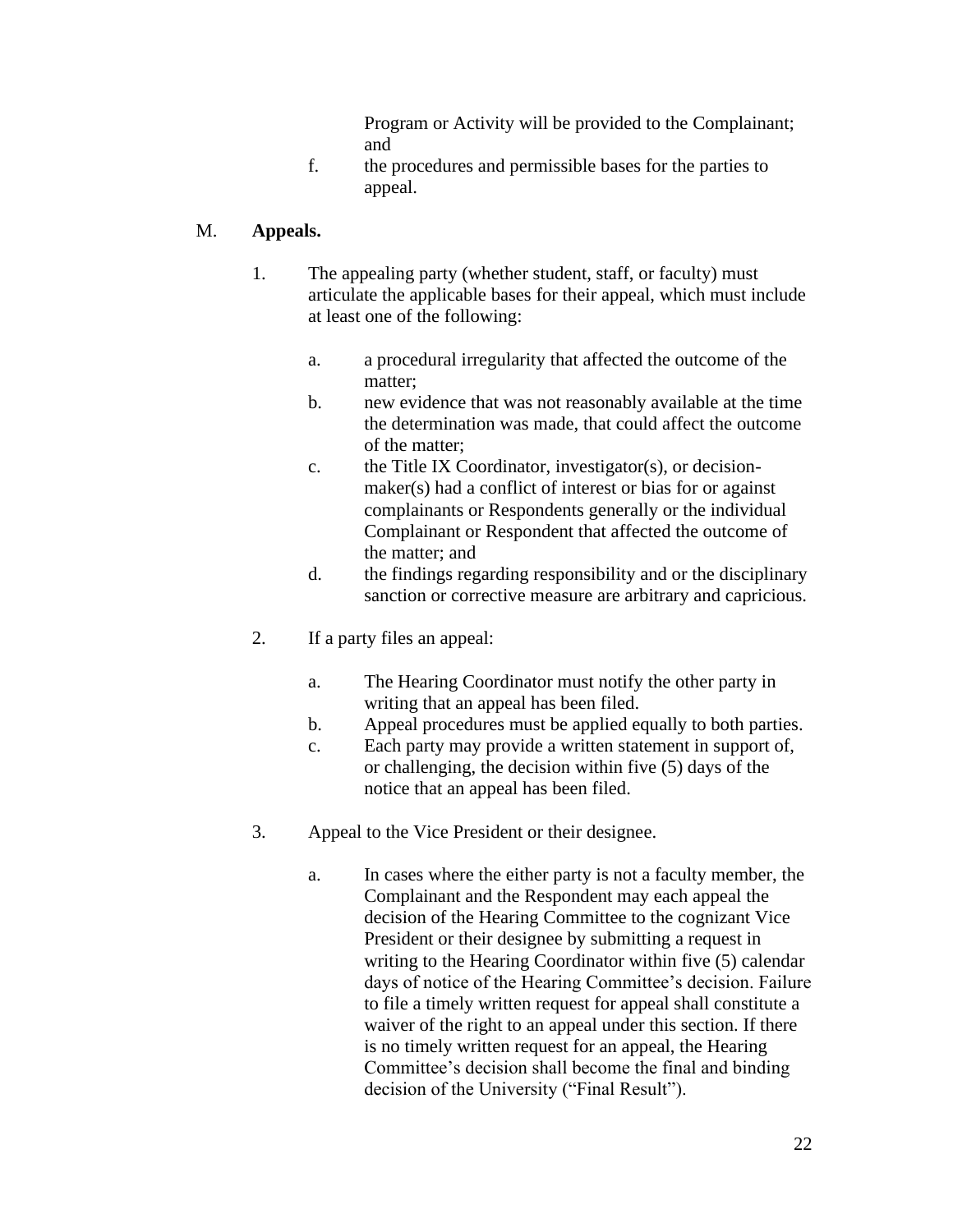- b. The Vice President or their designee shall have available for review all relevant documentation, including the Committee Report, any other materials presented to the Committee, the statements or the parties supporting or opposing the appeal, and if requested by the Vice President or their designee, a recording of the proceedings. The Vice President or their designee may not base a decision on information not presented at the hearing unless the nature of that information is fairly communicated to the parties and a reasonable opportunity to respond is given. The Vice President or their designee may seek advice from neutral advisors; and
- c. The Vice President or their designee will issue a final and binding decision ("Final Result") in writing within ten (10) calendar days of the written request for appeal. The written decision will describe the result of the appeal and the rationale for the result. For good cause, the Vice President or their designee may extend the ten-day period. The Vice President or designee shall simultaneously notify the parties, their advisors, if any, and the supervisor, Dean, Chair, and any other cognizant University representatives of the Final Result.
- 4. Appeal to the President or their designee.
	- a. In cases where either party is a faculty member, the Complainant and the Respondent may each appeal the decision of the Hearing Committee to the President or their designee instead of the Vice President, by submitting a request in writing to the Hearing Coordinator within five (5) calendar days of notice of the Hearing Committee's decision. Failure to file a timely written request for appeal shall constitute a waiver of the right to an appeal under this section. If there is no timely written request for an appeal. the Hearing Committee's decision shall become the final and binding decision of the University ("Final Result").
	- b. On appeal, the President or their designee shall have available for review all relevant documentation, including the Committee Report, any other materials presented to the Committee, and if requested by the President, an audio recording of the proceedings. The President may not base a decision on information not presented at the hearing unless the nature of that information is fairly communicated to the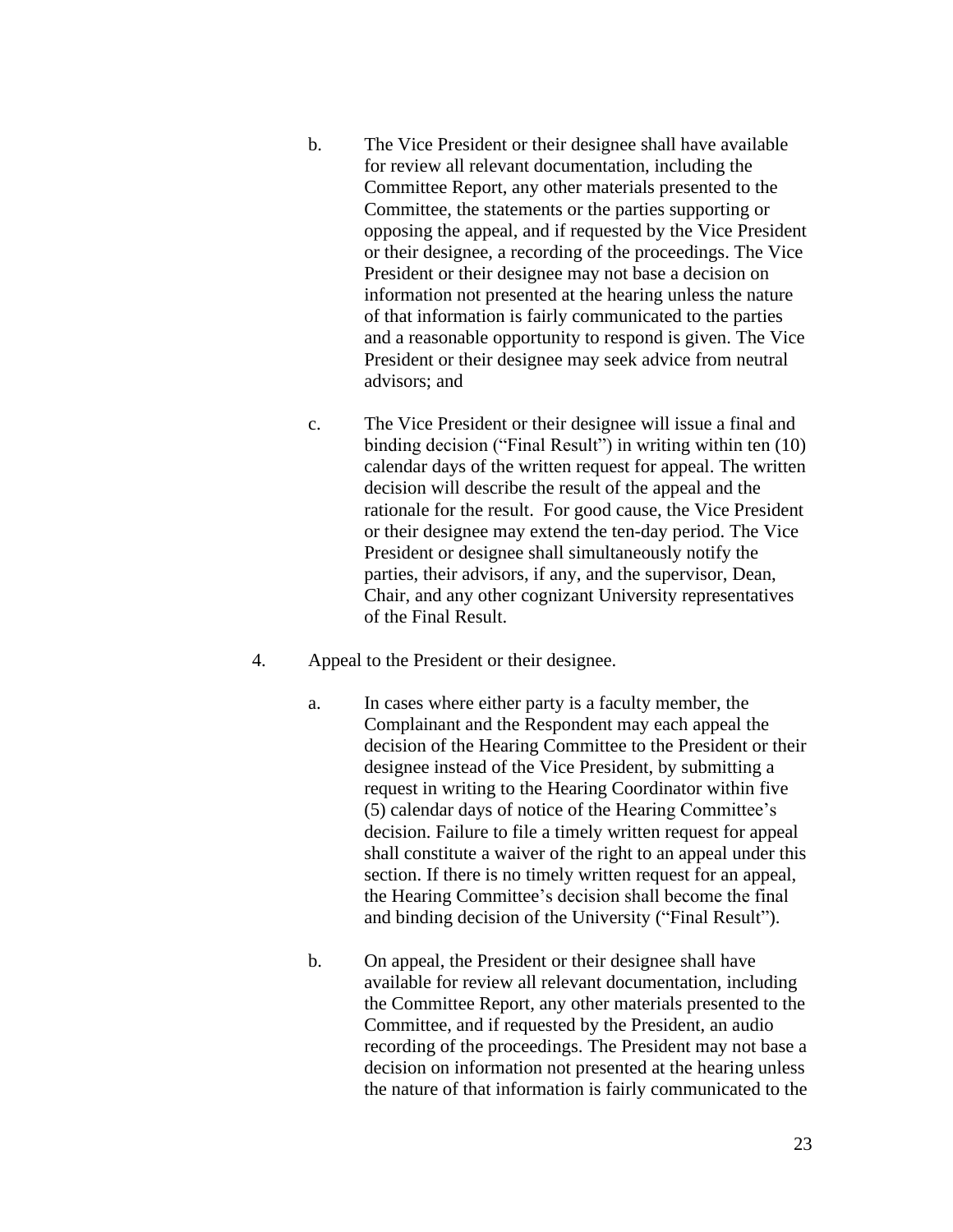parties and a reasonable opportunity to respond is given. The President may seek advice from neutral advisors.

- c. The President or their designee will issue a final and binding decision ("Final Result") in writing within ten (10) calendar days of the written request for appeal. For good cause, the President or their designee may extend the tenday period. The Hearing Coordinator shall concurrently notify the Complainant, the Respondent, and the supervisor, Dean, Chair, and any other cognizant University representatives of the Final Result.
- N. **Training.** All materials used to train Title IX Coordinators, investigators, Hearing Committee members and other decision-makers, including any person who facilitates an Informal Resolution process related to Sexual Harassment and the grievance process shall be made publicly available on the OEO/AA website at oeo.utah.edu. Training materials must not rely on sex/gender stereotypes and must promote impartial investigations and adjudications of Formal Complaints of Sexual Harassment.
	- 1. Title IX Coordinators, investigators, decision-makers and any person who facilitates an Informal Resolution process will receive training on the definition of Sexual Harassment, the scope of the University's Programs or Activities, how to conduct an investigation and grievance process including hearings, appeals, Informal Resolution processes, and how to serve impartially, including by avoiding prejudgment of the facts at issue, conflicts of interest, and bias.
	- 2. Decision-makers will be trained on how to determine issues of relevance of questions and evidence, including when questions and evidence about the complainant's sexual predisposition or prior sexual behavior are not relevant, on evidentiary standards and on hearing procedures.
	- 3. Investigators will be trained on issues of relevance to create an investigative report that fairly summarizes relevant evidence.
	- 4. The Title IX Coordinator, hearing officers and other necessary parties will be trained on all technology to be used in hearings.

*[Note: Parts IV-VII of this Regulation (and all other University Regulations) are Regulations Resource Information – the contents of which are not approved by the Academic Senate or Board of Trustees, and are to be updated from time to time as determined appropriate by the cognizant Policy Officer and the Institutional Policy Committee, as per Policy 1-001 and Rule 1-001.*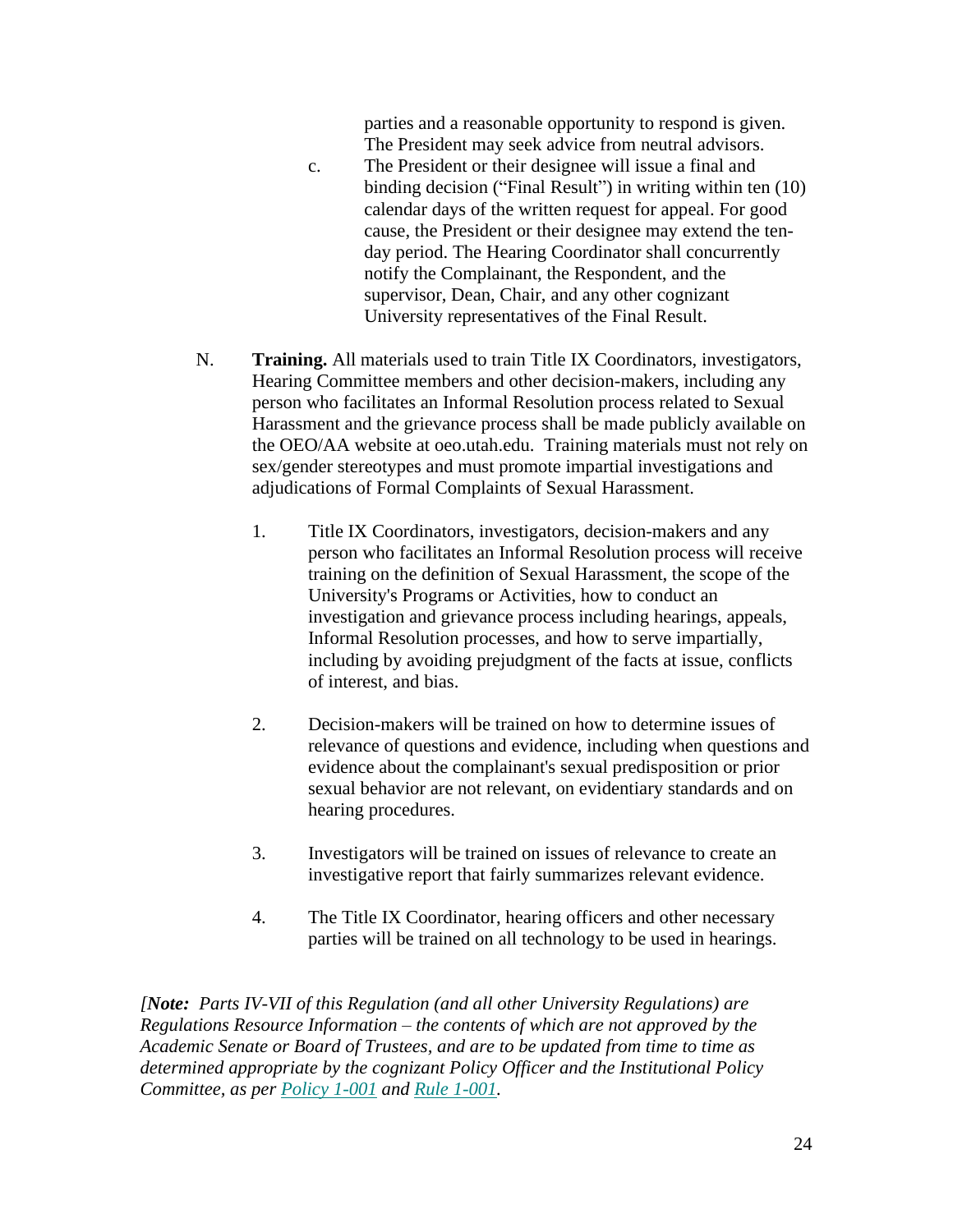### IV. **References**

20 U.S.C. § 1092(f)

20 U.S.C. § 1681 *et seq.*

29 U.S.C. § 794 *et seq.*

42 U.S.C. § 2000d *et seq.*

42 U.S.C. § 2000e *et seq.*

42 U.S.C. § 6101 *et seq.*

42 U.S.C. § 12112

42 U.S.C. § 12132

42 U.S.C. § 18116

34 C.F.R. § 668.46 Institutional Security Policies and Crime Statistics

Utah Code Ann. § 76-5-106.5 Stalking—Definitions—Injunction—Penalties

Utah Code Ann. § 76-5-402 to -405 Sexual Offenses

Utah Code Ann. § 76-5-406 Sexual offense against the victim without consent of victim—Circumstances

Utah Code Ann. § 76-5b Sexual Exploitation Act

Utah Code Ann. § 76-9-702.7 Voyeurism offenses—Penalties

Utah Code Ann. § 77-36-1 Definitions

Utah Code Ann. § 78B-7-402 Definitions

Utah Board of Higher Education (*formerly* Board of Regents) Policy No. R256: Student Disciplinary Processes

Utah Board of Higher Education (*formerly* Board of Regents) [Policy No. R831:](http://higheredutah.org/sbr/policy/pdf/R831.pdf) Minimum Requirements for Non-Faculty Staff Employment Grievances Policy

Utah Board of Higher Education (*formerly* Board of Regents) Policy No. R841: Minimum Requirements for Disciplinary Sanctions and Termination of Staff Personnel

Policy 1-004: Violence in the Workplace and Academic Environment

Policy 1-011: Campus Security

Rule 1-012: Discrimination Complaint Rule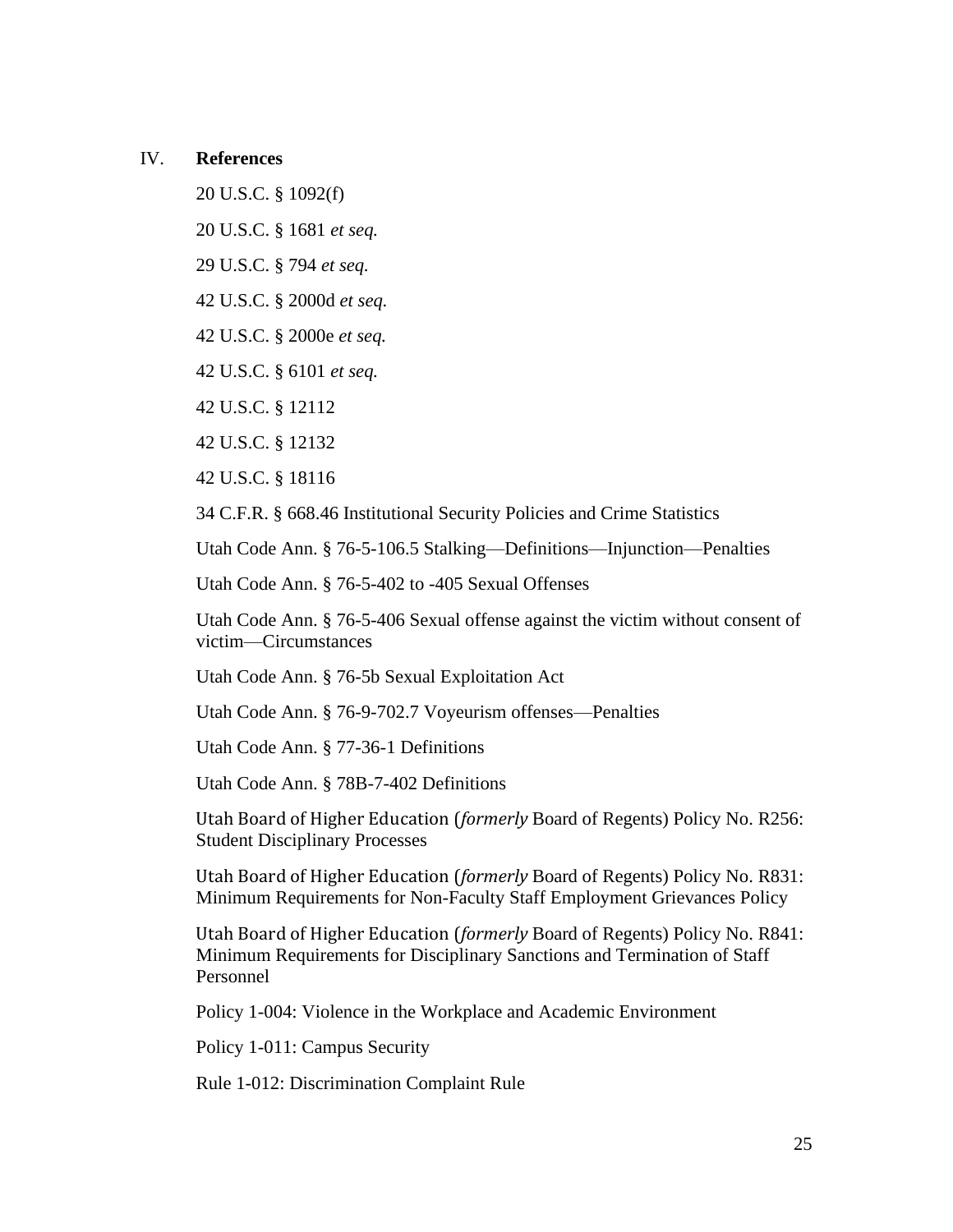Rule 1-012A: Discrimination Complaint Process Rule Rule 1-012B: Sexual Misconduct Complaint Process Rule [Policy 5-106:](http://regulations.utah.edu/human-resources/5-106.php) Equal Opportunity and Nondiscrimination Employment [Policy 1-020:](https://regulations.utah.edu/general/1-020.php) Required Professional Boundaries in Relationships [Policy 5-117:](http://regulations.utah.edu/human-resources/5-117.php) Americans with Disabilities Act (ADA) Policy Policy 5-203: Staff Employee Grievances Policy 6-011: Senate Consolidated Hearing Committee [Policy 6-316:](http://regulations.utah.edu/academics/6-316.php) Code of Faculty Rights and Responsibilities [Policy 6-400:](http://regulations.utah.edu/academics/6-400.php) Code of Student Rights and Responsibilities

### V. **Contacts:**

The designated contact officials for this Policy are:

## **A. Policy** *Owner* **(primary contact person for questions and advice): Office of Equal Opportunity and Affirmative Action**

### **B. Policy** *Officer***: Vice President and General Counsel**

These officials are designated by the University President or delegee, with assistance of the Institutional Policy Committee, to have the following roles and authority, as provided in University Rule 1-001:

*"A "Policy Officer" will be assigned by the President for each University Policy, and will typically be someone at the executive level of the University (i.e., the President and his/her Cabinet Officers). The assigned Policy Officer is authorizedto allow exceptions to the Policy in appropriate cases.*

*"The Policy Officer will identify an "Owner" for each Policy. The Policy Owner is an expert on the Policy topic who may respond to questions about, and provide interpretation of the Policy; and will typically be someone reporting to an executive level position (as defined above), but may be any other person to whom the President or a Vice President has delegated such authority for a specified area of University operations. The Owner has primary responsibility for maintaining the relevant portions of the Regulations Library. [and] bears the responsibility for determining which reference materials are helpful in understanding the meaning and requirements of particular Policies..."*  University Rule 1-001-III-B & E

### VI. **History:** *[reserved]*

**Renumbering:** Not Applicable.